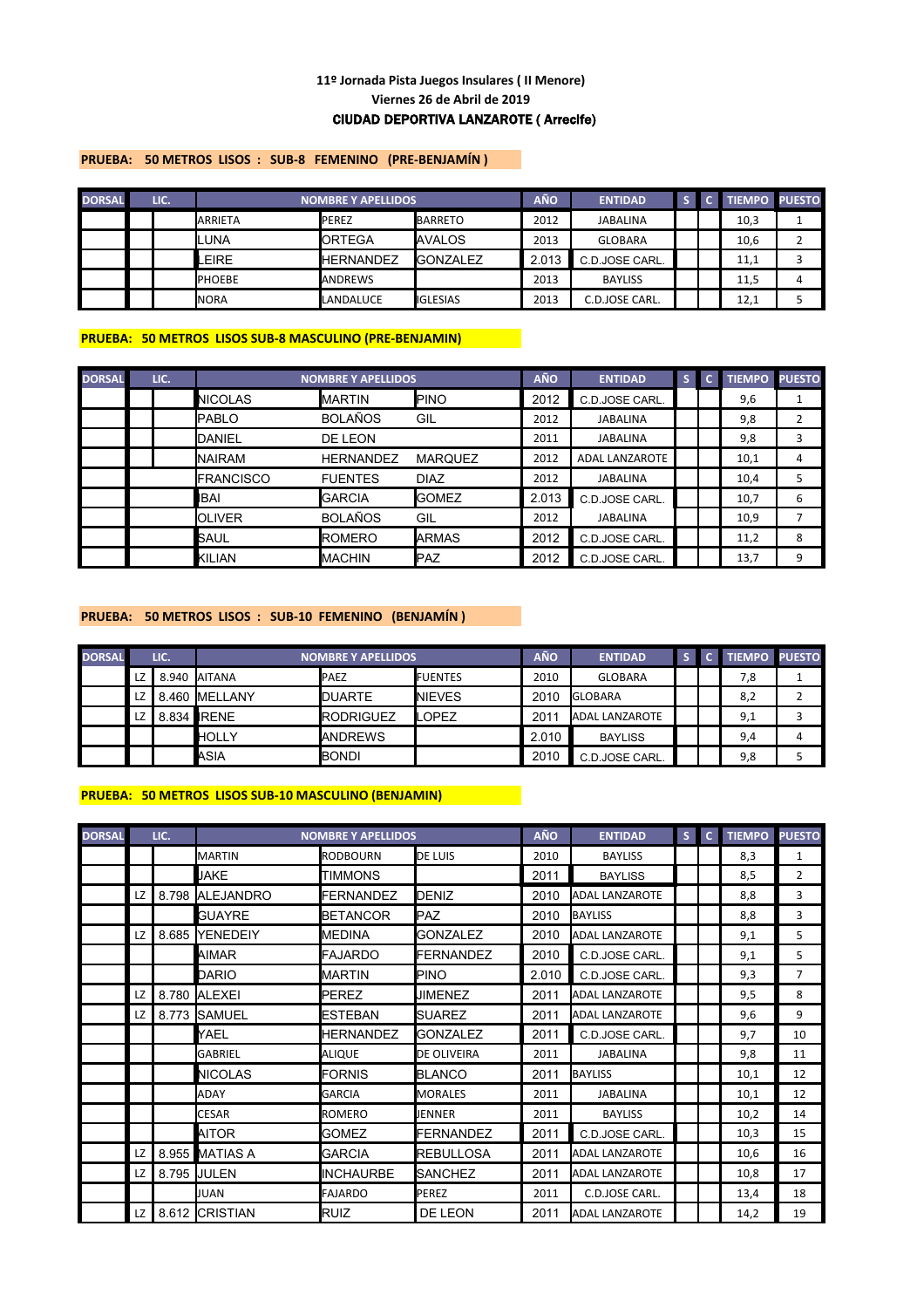### **PRUEBA: 60 METROS LISOS SUB-12 FEMENINO (ALEVIN)**

| <b>DORSAL</b> |    | LIC.       |                | <b>NOMBRE Y APELLIDOS</b> |                    | <b>AÑO</b> | <b>ENTIDAD</b>        | S | $\mathbf{C}$ | <b>TIEMPO</b> | <b>PUESTO</b>  |
|---------------|----|------------|----------------|---------------------------|--------------------|------------|-----------------------|---|--------------|---------------|----------------|
|               |    |            | OREA           | <b>GARRASTAZU</b>         | <b>I</b> LARRAÑAGA | 2008       | C.D.JOSE CARL.        |   |              | 10,2          | 1              |
|               | LZ | 8.941      | <b>SOFIA</b>   | <b>MASCIARELLI</b>        |                    | 2009       | <b>GLOBARA</b>        |   |              | 10,3          | $\overline{2}$ |
|               |    |            | JIMENA         | FERNANDEZ                 | <b>IRODRIGUEZ</b>  | 2009       | <b>AZARUG</b>         |   |              | 10,4          | 3              |
|               |    |            | <b>PAULA</b>   | LAHORA                    |                    | 2008       | C.D.JOSE CARL.        |   |              | 10,4          | 3              |
|               |    |            | <b>IRENE</b>   | <b>ALAMO</b>              | <b>CABRERA</b>     | 2008       | <b>AZARUG</b>         |   |              | 10,6          | 5              |
|               | LZ | 8.805 ALBA |                | <b>CABRERA</b>            | <b>BASNER</b>      | 2009       | <b>ADAL LANZAROTE</b> |   |              | 10,6          | 5              |
|               | LZ |            | 8.407 CATHAISA | <b>SANCHEZ</b>            | <b>ANDRADE</b>     | 2008       | <b>ADAL LANZAROTE</b> |   |              | 10,7          | 7              |
|               | LZ |            | 8.879 AMAIUR   | <b>RODRIGUEZ</b>          | <b>ICESPEDES</b>   | 2008       | <b>GLOBARA</b>        |   |              | 10,8          | 8              |
|               |    |            | <b>NAIARA</b>  | CRUZ                      | <b>IMEDINA</b>     | 2008       | <b>AZARUG</b>         |   |              | 10,8          | 8              |
|               |    |            | ANDREA         | <b>FRANQUIZ</b>           | <b>I</b> MARTINEZ  | 2008       | <b>AZARUG</b>         |   |              | 11,3          | 10             |
|               |    |            | <b>CAMILA</b>  | <b>MARTIN</b>             | URIBE              | 2008       | <b>JABALINA</b>       |   |              | 11,3          | 10             |
|               |    |            | CLARA          | ACUÑA                     | IBONILLA           | 2009       | <b>AZARUG</b>         |   |              | 11,7          | 12             |
|               |    |            | <b>NORA</b>    | DE LEON                   | <b>MORALES</b>     | 2008       | <b>AZARUG</b>         |   |              | 11,7          | 12             |
|               |    |            | <b>GIANIRA</b> | <b>MONTOYA</b>            | <b>MOTA</b>        | 2008       | C.D.JOSE CARL.        |   |              | 11,8          | 14             |
|               |    |            | <b>LUCIA</b>   | OUBIÑA                    | <b>GARCIA</b>      | 2008       | C.D.JOSE CARL.        |   |              | 11,8          | 14             |

# **PRUEBA: AL 60 METROS LISOS SUB-12 MASCULINO (ALEVIN)**

| <b>DORSAL</b> |     | LIC.       |                 | <b>NOMBRE Y APELLIDOS</b> |                  | <b>AÑO</b> | <b>ENTIDAD</b>        | S | $\mathbf{C}$ | <b>TIEMPO</b> | <b>PUESTO</b> |
|---------------|-----|------------|-----------------|---------------------------|------------------|------------|-----------------------|---|--------------|---------------|---------------|
|               | LZ. |            | 8.406 TAREK     | LARROTCHA                 | <b>ARCO</b>      | 2009       | <b>ADAL LANZAROTE</b> |   |              | 9,6           | 1             |
|               |     |            | <b>JACK</b>     | <b>TIMMONS</b>            |                  | 2008       | <b>BAYLISS</b>        |   |              | 9,7           | 2             |
|               | LZ  | 8.882 PAUL |                 | <b>ESPINO</b>             | <b>RAMON</b>     | 2009       | <b>GLOBARA</b>        |   |              | 9,8           | 3             |
|               |     |            | <b>AARON</b>    | <b>FERNANDEZ</b>          | <b>IPERDOMO</b>  | 2009       | <b>AZARUG</b>         |   |              | 9,9           | 4             |
|               | LZ. |            | 8.680 ABIAN     | <b>HERNANDEZ</b>          | <b>I</b> NODA    | 2009       | <b>ADAL LANZAROTE</b> |   |              | 10,1          | 5             |
|               |     |            | <b>NICOLAS</b>  | <b>HERNANDEZ</b>          | <b>I</b> MARTIN  | 2008       | LANZATLETAS           |   |              | 10,2          | 6             |
|               |     |            | <b>ANGEL</b>    | <b>CONSTANTIN</b>         |                  | 2008       | <b>JABALINA</b>       |   |              | 10,2          | 6             |
|               |     |            | <b>OSCAR</b>    | <b>ROMERO</b>             | JENNER           | 2009       | <b>BAYLISS</b>        |   |              | 10,3          | 8             |
|               | LZ  | 8.764      | <b>OMAR</b>     | <b>MARTIN</b>             | <b>NODA</b>      | 2008       | <b>ADAL LANZAROTE</b> |   |              | 10,3          | 8             |
|               | LZ  |            | 8.881 ALEJANDRO | <b>RODRIGUEZ</b>          | <b>I</b> NUÑEZ   | 2008       | <b>GLOBARA</b>        |   |              | 10,5          | 10            |
|               | LZ  |            | 8.067 RODRIGO   | <b>BOLAÑOS</b>            | VIÑA             | 2008       | <b>GLOBARA</b>        |   |              | 10,5          | 10            |
|               | LZ  |            | 8.752 PABLO     | <b>RAMOS</b>              | TABARES          | 2009       | <b>ADAL LANZAROTE</b> |   |              | 10,8          | 12            |
|               | LZ  |            | 8.801 PABLO     | <b>BRITO</b>              | <b>HERNANDEZ</b> | 2009       | <b>ADAL LANZAROTE</b> |   |              | 10,8          | 12            |
|               | LZ  | 8.405 ARAY |                 | <b>GUTIERREZ</b>          | LUZARDO          | 2009       | <b>ADAL LANZAROTE</b> |   |              | 10,8          | 12            |
|               | LZ  |            | 8.543 CARLOS    | <b>PEREZ</b>              | <b>PERDOMO</b>   | 2008       | <b>ADAL LANZAROTE</b> |   |              | 11,1          | 15            |
|               |     |            | <b>ADRIAN</b>   | VILLALOBOS                | <b>CALDERON</b>  | 2009       | <b>JABALINA</b>       |   |              | 11,2          | 16            |
|               | LZ  |            | 8.682 HUGO      | <b>GARCIA</b>             | <b>BRAZA</b>     | 2009       | <b>ADAL LANZAROTE</b> |   |              | 11,3          | 17            |
|               |     |            | <b>DIEGO</b>    | <b>MARTIN</b>             | IMUGICA          | 2009       | <b>AZARUG</b>         |   |              | 12,8          | 18            |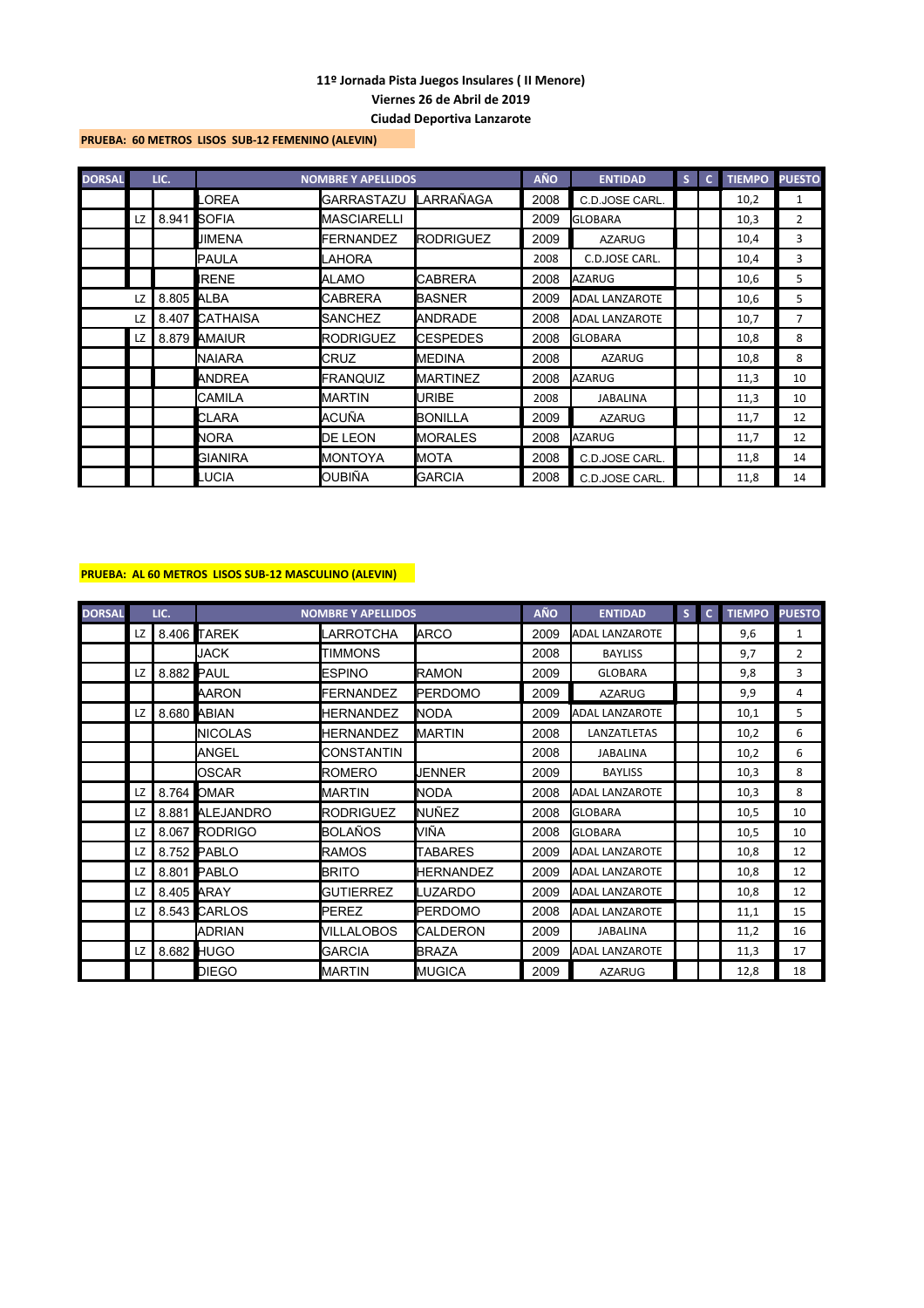### **PRUEBA: 80 METROS LISOS SUB-14 FEMENINO (INFANTIL)**

| <b>DORSAL</b> |    | LIC.  |                      | <b>NOMBRE Y APELLIDOS</b> |                      | <b>AÑO</b> | <b>ENTIDAD</b>        | $\mathsf{S}$ | $\mathbf{C}$ | <b>TIEMPO</b> | <b>PUESTO</b>  |
|---------------|----|-------|----------------------|---------------------------|----------------------|------------|-----------------------|--------------|--------------|---------------|----------------|
|               | LZ |       | 8.548 AITANA         | <b>RODRIGUEZ</b>          | <b>VILLA</b>         | 2007       | <b>ADAL LANZAROTE</b> |              |              | 12,1          | $\mathbf{1}$   |
|               | LZ | 8.851 | <b>DANIELA</b>       | <b>BRITO</b>              | <b>CEJAS</b>         | 2006       | <b>LANZATLETAS</b>    |              |              | 12,3          | $\overline{2}$ |
|               | LZ | 8.845 | <b>MAITE</b>         | <b>REYES</b>              | <b>BRETSCHENEIDE</b> | 2006       | LANZATLETAS           |              |              | 12,5          | 3              |
|               | LZ |       | 8.219 KEIRA          | <b>GARCIA</b>             | <b>SHIAO</b>         | 2006       | <b>ADAL LANZAROTE</b> |              |              | 12,8          | 4              |
|               | LZ | 8.807 | <b>SARA</b>          | <b>BONILLA</b>            | CAMACHO              | 2006       | <b>ADAL LANZAROTE</b> |              |              | 12,8          | 4              |
|               | LZ |       | 8.956 <b>I</b> LUCIA | <b>DUARTE</b>             | <b>IMERINO</b>       | 2006       | <b>LANZATLETAS</b>    |              |              | 13,1          | 6              |
|               | LZ | 8.690 | <b>IRAIMA</b>        | <b>MEDINA</b>             | <b>GONZALEZ</b>      | 2007       | <b>ADAL LANZAROTE</b> |              |              | 13,2          | $\overline{7}$ |
|               | LZ | 8.971 | <b>IEVA</b>          | CAÑADA                    | <b>ROBAYNA</b>       | 2006       | <b>ADAL LANZAROTE</b> |              |              | 13,2          | $\overline{7}$ |
|               |    |       | VALERIA              | LEMES                     | <b>CABALLERO</b>     | 2007       | <b>AZARUG</b>         |              |              | 13,3          | 9              |
|               | LZ | 8.106 | <b>ANA</b>           | <b>RIJO</b>               | <b>SUAREZ</b>        | 2007       | <b>ADAL LANZAROTE</b> |              |              | 13,5          | 10             |
|               | LZ | 8.618 | <b>IYAIZA</b>        | <b>TABAREZ</b>            | <b>I</b> NUÑEZ       | 2007       | <b>GLOBARA</b>        |              |              | 13,5          | 10             |
|               | LZ | 8.854 | <b>YULI CLARIBEL</b> | ZAPATA                    | PERALTA              | 2007       | <b>LANZATLETAS</b>    |              |              | 13,6          | 12             |
|               | LZ | 8.691 | <b>VALERIA</b>       | <b>GARCIA</b>             | <b>BRAZA</b>         | 2007       | <b>ADAL LANZAROTE</b> |              |              | 13,7          | 13             |
|               |    |       | LARA                 | <b>MATUK</b>              |                      | 2007       | <b>BAYLISS</b>        |              |              | 13,8          | 14             |
|               |    |       | VERONICA             | <b>GUILLEN</b>            | <b>RIOFRIO</b>       | 2007       | <b>AZARUG</b>         |              |              | 13,9          | 15             |
|               | LZ | 8.688 | <b>ALEXIA</b>        | VIÑAS                     | <b>DIEPPA</b>        | 2007       | <b>ADAL LANZAROTE</b> |              |              | 14,2          | 16             |
|               | LZ |       | 8.816 MARIA DOLORES  | <b>BARBOSA</b>            | <b>ROJO</b>          | 2007       | <b>ADAL LANZAROTE</b> |              |              | 14,3          | 17             |
|               | LZ |       | 8.814 SOFIA          | CABRERA                   | <b>MORALES</b>       | 2006       | <b>ADAL LANZAROTE</b> |              |              | 14,5          | 18             |
|               | LZ | 8.968 | <b>MARINA</b>        | <b>GUERRA</b>             | <b>GUTIERREZ</b>     | 2006       | <b>TRIAVTIV</b>       |              |              | 14,5          | 18             |
|               |    |       | DANIELA              | <b>PACHECO</b>            | VILLALBA             | 2007       | <b>AZARUG</b>         |              |              | 14.6          | 20             |
|               |    |       | CARLA                | <b>MARTIN</b>             | <b>MUJICA</b>        | 2007       | <b>AZARUG</b>         |              |              | 14,8          | 21             |
|               |    |       | <b>CLAUDIA</b>       | <b>RODRIGUEZ</b>          | DIAZ                 | 2007       | <b>AZARUG</b>         |              |              | 17,5          | 22             |

# **PRUEBA: 80 METROS LISOSOS SUB-14 MASCL SCULINO**

| <b>DORSAL</b> |     | LIC.              |                      | <b>NOMBRE Y APELLIDOS</b> |                  | <b>AÑO</b> | <b>ENTIDAD</b>        | S | $\mathsf{C}$ | <b>TIEMPO</b> | <b>PUESTO</b>  |
|---------------|-----|-------------------|----------------------|---------------------------|------------------|------------|-----------------------|---|--------------|---------------|----------------|
|               | LZ  | 8.507             | <b>ROBERTO</b>       | <b>PADILLA</b>            | <b>RAMIREZ</b>   | 2006       | <b>ADAL LANZAROTE</b> |   |              | 10,7          | $\mathbf{1}$   |
|               | LZ  | 8.652             | <b>ADRIAN</b>        | <b>CALERO</b>             | FERNANDEZ        | 2006       | <b>ADAL LANZAROTE</b> |   |              | 10,9          | 2              |
|               | LZ. | 8.216 <b>SAUL</b> |                      | <b>NOLLA</b>              | <b>ARMAS</b>     | 2006       | <b>ADAL LANZAROTE</b> |   |              | 10,9          | $\overline{2}$ |
|               | LZ  | 8.509             | <b>ALVARO</b>        | <b>PADILLA</b>            | <b>RAMIREZ</b>   | 2007       | <b>ADAL LANZAROTE</b> |   |              | 11,3          | 4              |
|               | LZ  | 8.343             | <b>JEISSON DAVID</b> | <b>PEREZ</b>              | <b>VALENCIA</b>  | 2007       | <b>ADAL LANZAROTE</b> |   |              | 11,3          | 4              |
|               | LZ. | 8.817             | <b>RUBEN GABRIEL</b> | <b>URIARTE</b>            | <b>GARCÉS</b>    | 2007       | <b>ADAL LANZAROTE</b> |   |              | 11,6          | 6              |
|               | LZ  |                   | 8.658 FERNANDO       | <b>PEREZ</b>              | <b>HERNANDEZ</b> | 2006       | <b>GLOBARA</b>        |   |              | 11,7          | $\overline{7}$ |
|               | LZ  |                   | 8.852 PABLO          | <b>MARTIN</b>             | <b>PEREZ</b>     | 2006       | LANZATLETAS           |   |              | 11,9          | 8              |
|               |     |                   | ADAY                 | <b>FAJARDO</b>            | FERNANDEZ        | 2007       | C.D.JOSE CARL         |   |              | 12,1          | 9              |
|               | LZ. |                   | 8.214 ADRIAN         | <b>SHIAO</b>              | <b>CAMACHO</b>   | 2007       | <b>ADAL LANZAROTE</b> |   |              | 12,2          | 10             |
|               | LZ. | 8.837             | <b>IMARCOS JOSE</b>  | <b>DOMINGUEZ</b>          | <b>AIRES</b>     | 2007       | <b>ADAL LANZAROTE</b> |   |              | 12,5          | 11             |
|               | LZ  | 8.615             | <b>BRAIS</b>         | mayo                      | <b>BOHALOSA</b>  | 2007       | <b>GLOBARA</b>        |   |              | 12,7          | 12             |
|               | LZ  | 8.699             | <b>IDAVID</b>        | _ONDOÑO                   | ZAPATA           | 2006       | <b>ADAL LANZAROTE</b> |   |              | 12,9          | 13             |
|               | LZ  | 8.948             | <b>PABLO</b>         | <b>CACERES</b>            | <b>MERINO</b>    | 2006       | LANZATLETAS           |   |              | 13.0          | 14             |
|               |     |                   | <b>RUBEN GABRIEL</b> | <b>GONZALEZ</b>           | <b>BERMUDEZ</b>  | 2007       | C.D.JOSE CARL.        |   |              | 13.0          | 14             |
|               |     |                   | <b>SAMUEL</b>        | <b>GONZALEZ</b>           | <b>BERMUDEZ</b>  | 2007       | C.D.JOSE CARL.        |   |              | 13.0          | 14             |
|               | LZ  | 8.855             | <b>RAUL</b>          | <b>MARTIN</b>             | LOPEZ            | 2007       | <b>ADAL LANZAROTE</b> |   |              | 13,3          | 17             |
|               | LZ  | 8.916             | <b>DIEGO</b>         | <b>DIAZ</b>               | <b>MARRERO</b>   | 2007       | <b>ADAL LANZAROTE</b> |   |              | 13,4          | 18             |
|               | LZ  | 8.735             | <b>ADAY</b>          | <b>SICILIA</b>            | <b>CEDRES</b>    | 2007       | <b>GLOBARA</b>        |   |              | 14.0          | 19             |
|               | LZ  | 8.846             | <b>ALEJANDRO</b>     | <b>SOCAS</b>              | <b>GARRIDO</b>   | 2006       | LANZATLETAS           |   |              | 14.0          | 19             |
|               |     |                   | <b>ARIAN</b>         | <b>RODRIGUEZ</b>          | <b>TABARES</b>   | 2007       | C.D.JOSE CARL         |   |              | 14,7          | 21             |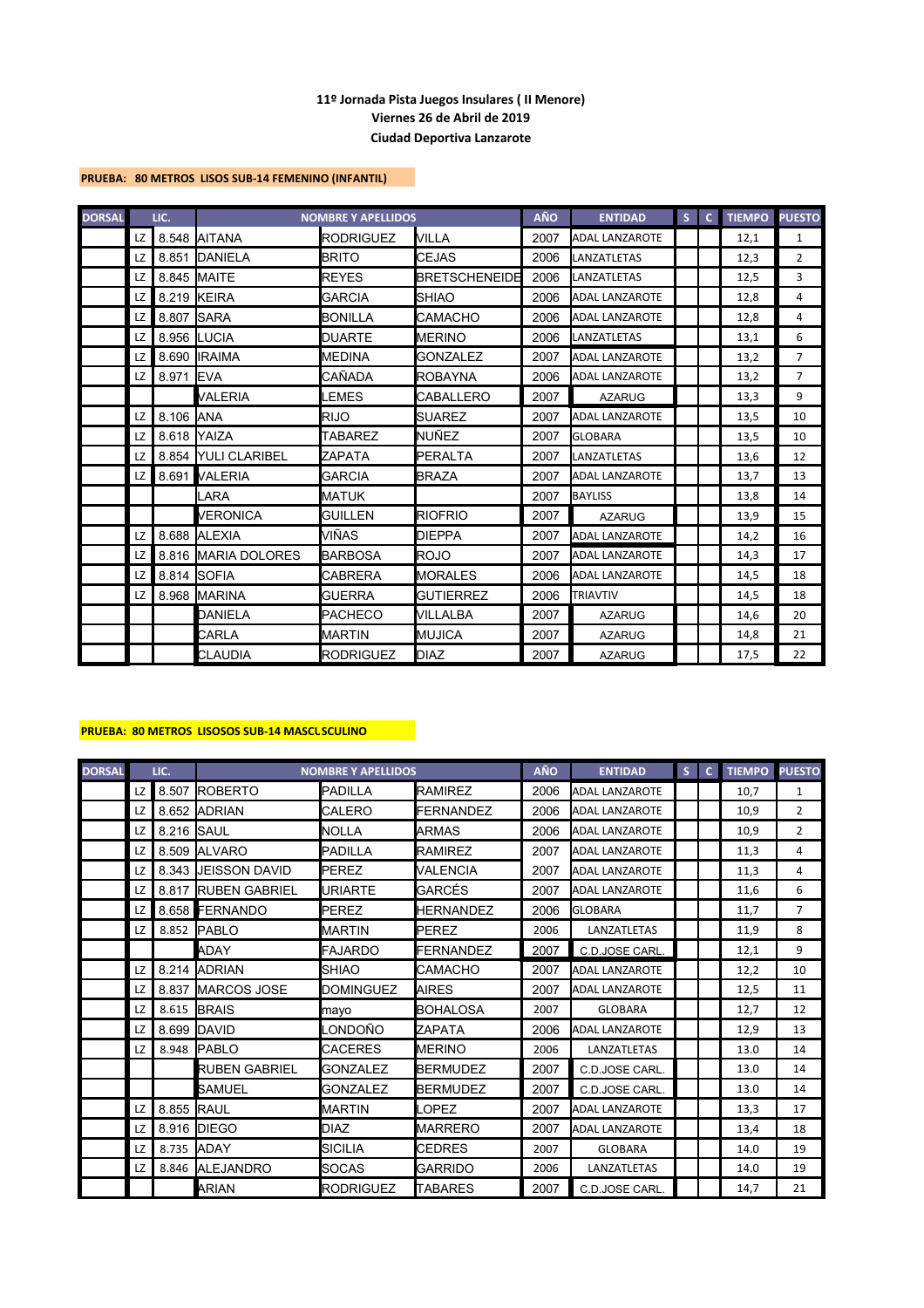# **PRUEBA: 500 METROS LISOS : SUB-8 FEMENINO (PRE-BENJAMÍN )**

| <b>DORSAL</b> | LIC. |       | <b>NOMBRE Y APELLIDOS</b>              |                |                | AÑQ  | <b>ENTIDAD</b> |  |                  | PUESTO |
|---------------|------|-------|----------------------------------------|----------------|----------------|------|----------------|--|------------------|--------|
|               |      | LEIRE | <b>I</b> GONZALEZ<br><b>IHERNANDEZ</b> |                |                |      | C.D.JOSE CARL. |  | 2,26,1           |        |
|               |      | Iluna |                                        | <b>IORTEGA</b> | <b>IAVALOS</b> | 2013 | <b>GLOBARA</b> |  | ר ר<br>.4<br>د,∠ |        |

### **PRUEBA: 500 METROS LISOS SUB-8 MASCULINO (PRE-BENJAMIN)**

| <b>DORSAL</b> | LIC. |                | <b>NOMBRE Y APELLIDOS</b> |                  | <b>AÑO</b> | <b>ENTIDAD</b> |  | <b>TIEMPO PUESTO</b> |   |
|---------------|------|----------------|---------------------------|------------------|------------|----------------|--|----------------------|---|
|               |      | <b>NICOLAS</b> | <b>IMARTIN</b>            | <b>PINO</b>      | 2012       | C.D.JOSE CARL. |  | 2,00,1               |   |
|               |      | <b>GUIZE</b>   | <b>IBETANCOR</b>          | <b>I</b> PAZ     | 2012       | <b>BAYLISS</b> |  | 2,18,2               |   |
|               |      | <b>IBAI</b>    | <b>GARCIA</b>             | <b>I</b> GOMEZ   | 2.013      | C.D.JOSE CARL. |  | 2,24,3               |   |
|               |      | KILIAN         | <b>IMACHIN</b>            | <b>I</b> PAZ     | 2012       | C.D.JOSE CARL. |  | 2,38,9               | 4 |
|               |      | <b>IDIEGO</b>  | <b>RODRIGUES</b>          | <b>DOMINGUEZ</b> | 2013       | <b>GLOBARA</b> |  | 2,57,3               |   |

### **PRUEBA: 500 METROS LISOS : SUB-10 FEMENINO (BENJAMÍN )**

| <b>DORSAL</b> |                      | LIC.  |                | <b>NOMBRE Y APELLIDOS</b> |                 | AÑO  | <b>ENTIDAD</b>  |  | ттэг                                  | <b>PUESTO</b> |
|---------------|----------------------|-------|----------------|---------------------------|-----------------|------|-----------------|--|---------------------------------------|---------------|
|               | LZ                   | 8.940 | <b>JAITANA</b> | <b>PAEZ</b>               | <b>IFUENTES</b> | 2010 | <b>GLOBARA</b>  |  | 4.47<br>$\overline{\phantom{a}}$<br>. |               |
|               | $\overline{ }$<br>LZ | .460  | MELLANY        | <b>IDUARTE</b>            | <b>INIEVES</b>  | 2010 | <b>IGLOBARA</b> |  | 1,59,7                                | -             |

# **PRUEBA: 500 METROS LISOS SUB-10 MASCULINO (BENJAMIN)**

| <b>DORSAL</b> | LIC. |                | <b>NOMBRE Y APELLIDOS</b> |                  | <b>AÑO</b> | <b>ENTIDAD</b> | S | $\mathbf{C}$ | <b>TIEMPO</b> | <b>PUESTO</b> |
|---------------|------|----------------|---------------------------|------------------|------------|----------------|---|--------------|---------------|---------------|
|               |      | <b>JAKE</b>    | <b>TIMMONS</b>            |                  | 2011       | <b>BAYLISS</b> |   |              | 1,46,1        |               |
|               |      | <b>CHARLIE</b> | <b>BAYLISS</b>            |                  | 2011       | <b>BAYLISS</b> |   |              | 1,46,6        | 2             |
|               |      | <b>MARTIN</b>  | RODBOURN                  | <b>IDE LUIS</b>  | 2010       | <b>BAYLISS</b> |   |              | 1,53,9        | 3             |
|               |      | <b>GUAYRE</b>  | <b>BETANCOR</b>           | <b>IPAZ</b>      | 2010       | <b>BAYLISS</b> |   |              | 1,57,8        | 4             |
|               |      | <b>NICOLAS</b> | <b>I</b> FORNIS           | <b>I</b> BLANCO  | 201'       | <b>BAYLISS</b> |   |              | 2,03,4        | 5             |
|               |      | YAEL           | <b>HERNANDEZ</b>          | <b>IGONZALEZ</b> | 2011       | C.D.JOSE CARL. |   |              | 2,10,7        | 6             |
|               |      | <b>DARIO</b>   | <b>IMARTIN</b>            | <b>PINO</b>      | 2.010      | C.D.JOSE CARL. |   |              | 2,14,2        |               |
|               |      | <b>AIMAR</b>   | <b>IFAJARDO</b>           | <b>FERNANDEZ</b> | 2010       | C.D.JOSE CARL. |   |              | 2,15,9        | 8             |
|               |      | <b>AITOR</b>   | <b>I</b> GOMEZ            | FERNANDEZ        | 2011       | C.D.JOSE CARL. |   |              | 2,25,9        | 9             |

#### **PRUEBA: 500 METROS LISOS SUB-12 FEMENINO (ALEVIN)**

| <b>DORSAL</b> |    | LIC.  |                | <b>NOMBRE Y APELLIDOS</b> |                  | <b>AÑO</b> | <b>ENTIDAD</b> | S. | $\mathbf{C}$ | <b>TIEMPO</b> | <b>PUESTO</b> |
|---------------|----|-------|----------------|---------------------------|------------------|------------|----------------|----|--------------|---------------|---------------|
|               |    |       | .OREA          | <b>GARRASTAZU</b>         | <b>LARRAÑAGA</b> | 2008       | C.D.JOSE CARL. |    |              | 1,52,4        | 1             |
|               | LZ | 8.941 | <b>SOFIA</b>   | <b>MASCIARELLI</b>        |                  | 2009       | <b>GLOBARA</b> |    |              | 1,59,0        | 2             |
|               |    |       | <b>INDIRA</b>  | <b>QUINTANA</b>           | <b>IMANUELA</b>  | 2008       | C.D.JOSE CARL. |    |              | 2,00,7        | 3             |
|               |    |       | IRENE          | ALAMO                     | <b>I</b> CABRERA | 2008       | AZARUG         |    |              | 2,03,0        | 4             |
|               |    |       | <b>NORA</b>    | <b>DE LEON</b>            | <b>IMORALES</b>  | 2008       | <b>AZARUG</b>  |    |              | 2,14,9        | 5             |
|               |    |       | <b>NAIARA</b>  | CRUZ                      | <b>I</b> MEDINA  | 2008       | <b>AZARUG</b>  |    |              | 2,17,4        | 6             |
|               |    |       | <b>CLARA</b>   | ACUÑA                     | <b>BONILLA</b>   | 2009       | <b>AZARUG</b>  |    |              | 2,20,7        |               |
|               |    |       | <b>PAULA</b>   | LAHORA                    |                  | 2008       | C.D.JOSE CARL. |    |              | 2,22,1        | 8             |
|               |    |       | <b>GIANIRA</b> | <b>MONTOYA</b>            | <b>IMOTA</b>     | 2008       | C.D.JOSE CARL. |    |              | 2,23,4        | 9             |
|               |    |       | <b>ANDREA</b>  | <b>FRANQUIZ</b>           | <b>IMARTINEZ</b> | 2008       | <b>AZARUG</b>  |    |              | 2,24,4        | 10            |
|               |    |       | <b>JIMENA</b>  | <b>FERNANDEZ</b>          | <b>RODRIGUEZ</b> | 2009       | <b>AZARUG</b>  |    |              | 2,26,1        | 11            |
|               |    |       | LUCIA          | OUBIÑA                    | <b>GARCIA</b>    | 2008       | C.D.JOSE CARL. |    |              | 2,39,8        | 12            |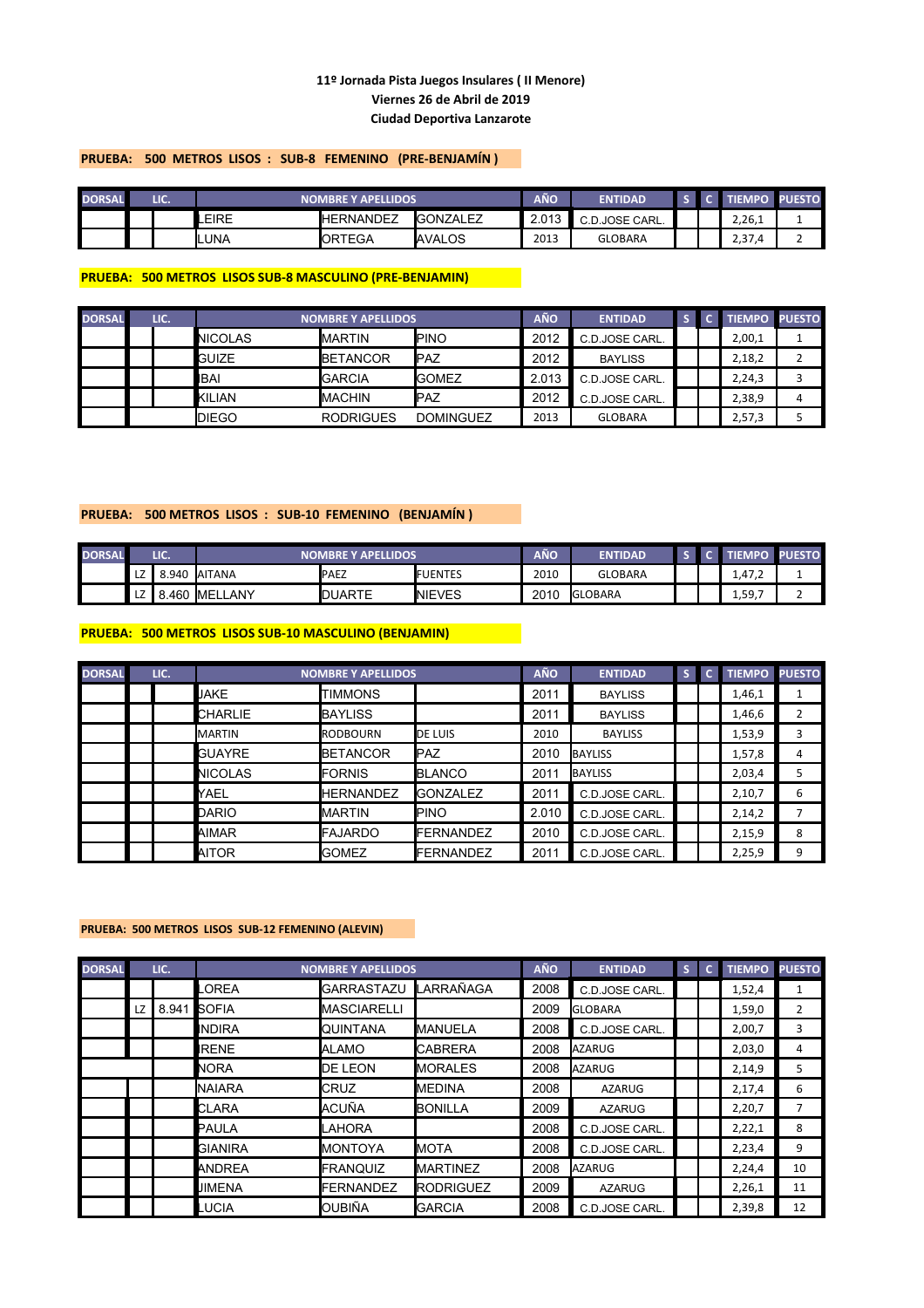**PRUEBA: 500 METROS LISOS SUB-12 MASCULINO (ALEVIN)** 

| <b>DORSAL</b> |    | LIC.  |                       | <b>NOMBRE Y APELLIDOS</b> |                 | <b>AÑO</b> | <b>ENTIDAD</b>        |  | <b>TIEMPO PUESTO</b> |   |
|---------------|----|-------|-----------------------|---------------------------|-----------------|------------|-----------------------|--|----------------------|---|
|               | LZ | 1.684 | URIEL ALEJANDRO ROLON |                           | <b>I</b> CAMEJO | 2009       | <b>ADAL LANZAROTE</b> |  | 1,39,4               |   |
|               |    |       | <b>JACK</b>           | <b>TIMMONS</b>            |                 | 2008       | <b>BAYLISS</b>        |  | 1,44,6               |   |
|               | LZ |       | 8.881 ALEJANDRO       | <b>IRODRIGUEZ</b>         | <b>INUÑEZ</b>   | 2008       | <b>GLOBARA</b>        |  | 1,45,9               |   |
|               | LZ |       | 8.840 INICOLAS        | <b>HERNANDEZ</b>          | <b>IMARTIN</b>  | 2008       | LANZATLETAS           |  | 1,46,2               |   |
|               |    |       | <b>AARON</b>          | FERNANDEZ                 | <b>IPERDOMO</b> | 2009       | <b>AZARUG</b>         |  | 1,58,5               |   |
|               |    |       | DIEGO                 | <b>IMARTIN</b>            | <b>IMUGICA</b>  | 2009       | <b>AZARUG</b>         |  | 2,46,1               | 6 |

# **PRUEBA: 1.000 METROS LISOS SUB-14 FEMENINO (INFANTIL)**

| <b>DORSAL</b> |      | LIC. |                      | <b>NOMBRE Y APELLIDOS</b> |                       | <b>AÑO</b> | <b>ENTIDAD</b>        |  | <b>TIEMPO PUESTO</b> |   |
|---------------|------|------|----------------------|---------------------------|-----------------------|------------|-----------------------|--|----------------------|---|
|               | LZ   |      | 8.845 <b>IMAITE</b>  | <b>IREYES</b>             | <b>IBRETSCHENEIDE</b> | 2006       | LANZATLETAS           |  | 3,41,3               |   |
|               | LZ   |      | 8.548 AITANA         | <b>IRODRIGUEZ</b>         | <b>NILLA</b>          | 2007       | <b>ADAL LANZAROTE</b> |  | 3,52,1               |   |
|               | LZ   |      | 8.968 MARINA         | <b>GUERRA</b>             | <b>IGUTIERREZ</b>     | 2006       | <b>ITRIAVTIV</b>      |  | 4,02,6               |   |
|               |      |      | LZ 8.691 VALERIA     | <b>GARCIA</b>             | <b>IBRAZA</b>         | 2007       | <b>ADAL LANZAROTE</b> |  | 4,06,9               | 4 |
|               | LZ I |      | <b>B.690 IIRAIMA</b> | <b>MEDINA</b>             | <b>IGONZALEZ</b>      | 2007       | <b>ADAL LANZAROTE</b> |  | 4,21,4               |   |

# **PRUEBA: 1.000 METROS LISOSOS SUB-14 MASCULINO (INFANTIL)**

| <b>DORSAL</b> |    | LIC.                |                            | <b>NOMBRE Y APELLIDOS</b> |                   | <b>AÑO</b> | <b>ENTIDAD</b>        | S. | <b>C</b> | <b>TIEMPO</b> | <b>PUESTO</b> |
|---------------|----|---------------------|----------------------------|---------------------------|-------------------|------------|-----------------------|----|----------|---------------|---------------|
|               | LZ |                     | 8.507 ROBERTO              | <b>PADILLA</b>            | <b>IRAMIREZ</b>   | 2006       | <b>ADAL LANZAROTE</b> |    |          | 3,20,1        |               |
|               | LZ | 8.216 <b>I</b> SAUL |                            | <b>NOLLA</b>              | <b>ARMAS</b>      | 2006       | <b>ADAL LANZAROTE</b> |    |          | 3,32,3        | 2             |
|               | LZ |                     | 8.658 FERNANDO             | <b>PEREZ</b>              | <b>HERNANDEZ</b>  | 2006       | <b>GLOBARA</b>        |    |          | 3,33,3        | 3             |
|               | LZ | 8.509               | <b>JALVARO</b>             | <b>PADILLA</b>            | <b>IRAMIREZ</b>   | 2007       | <b>ADAL LANZAROTE</b> |    |          | 3,34,9        | 4             |
|               | LZ |                     | 8.343 <b>JEISSON DAVID</b> | <b>PEREZ</b>              | <b>VALENCIA</b>   | 2007       | <b>ADAL LANZAROTE</b> |    |          | 3,38,9        | 5             |
|               | LZ |                     | 8.916 <b>IDIEGO</b>        | <b>DIAZ</b>               | <b>I</b> MARRERO  | 2007       | <b>ADAL LANZAROTE</b> |    |          | 3,53,1        | 6             |
|               |    |                     | <b>SAMUEL</b>              | <b>GONZALEZ</b>           | <b>IBERMUDEZ</b>  | 2007       | C.D.JOSE CARL.        |    |          | 4,02,1        | 7             |
|               |    |                     | <b>RUBEN GABRIEL</b>       | <b>GONZALEZ</b>           | <b>IBERMUDEZ</b>  | 2007       | C.D.JOSE CARL.        |    |          | 4,03,1        | 8             |
|               |    |                     | ADAY                       | <b>FAJARDO</b>            | <b>IFERNANDEZ</b> | 2007       | C.D.JOSE CARL.        |    |          | 4,25,3        | 9             |
|               | LZ | 8.615               | <b>BRAIS</b>               | mayo                      | <b>I</b> BOHALOSA | 2007       | <b>GLOBARA</b>        |    |          | 4,35,4        | 10            |
|               | LZ | 8.735 ADAY          |                            | <b>SICILIA</b>            | <b>I</b> CEDRES   | 2007       | <b>GLOBARA</b>        |    |          | 4,37,4        | 11            |
|               |    |                     | ARIAN                      | <b>RODRIGUEZ</b>          | <b>TABARES</b>    | 2007       | C.D.JOSE CARL.        |    |          | 5,00,8        | 12            |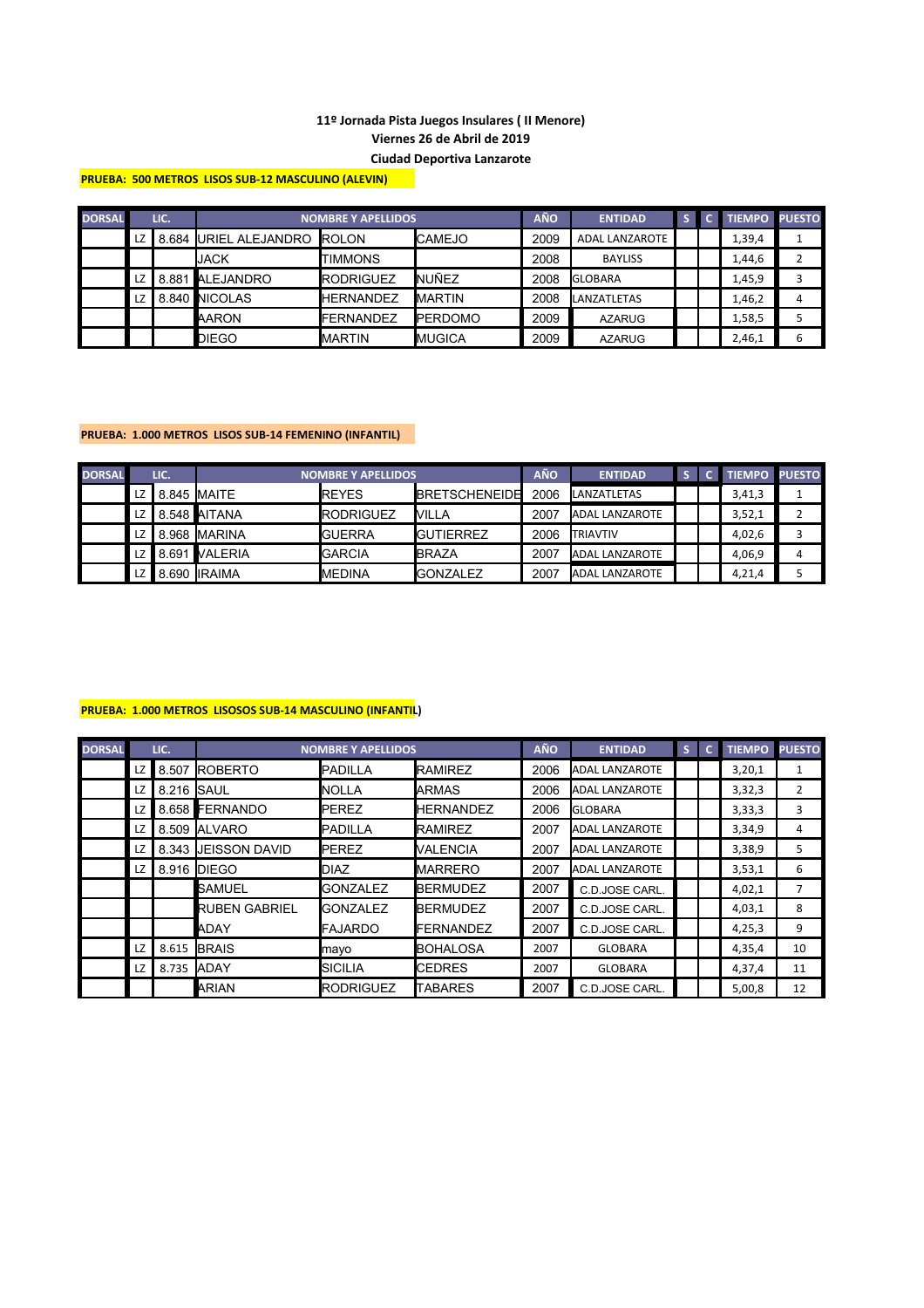### **11º Jornada Pista Juegos Insulares Promocion Depoprtiva ( II Menores) Viernes 26 de Abeil de 2019 Ciudad Deportiva Lanzarote - Arrecife**

#### **PRUEBA: SALTO DE ALTURA SUB-14 Y SUB-12 MASCULINO ( ALEVIN E INFANTIL)**

-

-

| <b>DORSAL</b> |   | LIC.        |                | <b>NOMBRE Y APELLIDOS</b> |                 | AÑO  | <b>ENTIDAD</b>        | <b>INTENTOS</b> |      |  |     |                |     |       |        |                |        |                      |       | <b>MEJOR</b> | <b>PUESTO</b> |
|---------------|---|-------------|----------------|---------------------------|-----------------|------|-----------------------|-----------------|------|--|-----|----------------|-----|-------|--------|----------------|--------|----------------------|-------|--------------|---------------|
|               |   |             |                |                           |                 |      |                       |                 | 1.00 |  | .05 |                | .10 |       | 1.20   | $^{\circ}$ .25 | 1.30   | 1.35                 | 1.40  | <b>MARCA</b> |               |
|               | ᇆ | 8.507       | <b>ROBERTO</b> | <b>PADILLA</b>            | <b>RAMIREZ</b>  | 2006 | ADAL LANZAROTE        |                 |      |  |     |                |     |       | וחו    |                |        | $\mathbf{I}^{\circ}$ | ixiol | 4,40         |               |
|               | ᇆ | 8.216 SAUL  |                | <b>INOLLA</b>             | <b>ARMAS</b>    | 2006 | <b>ADAL LANZAROTE</b> |                 |      |  |     |                |     |       | ЮI     |                | XXOXXO |                      |       | 1,35         |               |
|               |   | 8.916 DIEGO |                | <b>IDIAZ</b>              | <b>IMARRERO</b> | 2007 | <b>ADAL LANZAROTE</b> |                 |      |  |     | $\overline{0}$ |     | lol   | XIXIX. |                |        |                      |       | 1.15         |               |
|               | ᇆ | .067        | RODRIGO        | <b>BOLAÑOS</b>            | VIÑA            | 2008 | <b>GLOBARA</b>        |                 |      |  |     | xlo            |     | IXI X |        |                |        |                      |       | .10          |               |

**11º Jornada Pista Juegos Insulares Promocion Depoprtiva ( II Menores)** 

**Viernes 26 de Abeil de 2019**

**Ciudad Deportiva Lanzarote - Arrecife**

# **PRUEBA: SALTO DE ALTURA SUB-14 Y SUB-12 FEMENINO ( ALEVIN E INFANTIL)**

| <b>DORSAL</b> | LIC. |                       | <b>NOMBRE Y APELLIDOS</b> |                  | AÑO  | <b>ENTIDAD</b>        |     |      |                    |     |       |    |           |                 | <b>INTENTOS</b>           |                                                          |      |  | <b>MEJOR</b> | <b>PUESTO</b> |
|---------------|------|-----------------------|---------------------------|------------------|------|-----------------------|-----|------|--------------------|-----|-------|----|-----------|-----------------|---------------------------|----------------------------------------------------------|------|--|--------------|---------------|
|               |      |                       |                           |                  |      |                       |     | 1.00 |                    | .05 |       | 10 | <b>45</b> |                 | 1.20                      | 1.25                                                     | 1.30 |  | <b>MARCA</b> |               |
|               |      | 8.690 IRAIMA          | <b>MEDINA</b>             | <b>GONZALEZ</b>  | 2007 | <b>ADAL LANZAROTE</b> | ∎∩∎ |      | ПΟ                 |     | l O I |    |           | $\overline{10}$ |                           | <u>Ixloxxxx</u><br>$\mathsf{I} \times \mathsf{I} \times$ |      |  | 1,25         |               |
|               |      | <b>VALERIA</b>        | LEMES                     | <b>CABALLERO</b> | 2007 | <b>AZARUG</b>         |     |      | $\mathbf{I} \circ$ |     | l o l |    |           |                 | $\mathbf{X}$ $\mathbf{X}$ |                                                          |      |  | 1,15         |               |
|               |      | 3.548 <b>J</b> AITANA | <b>RODRIGUEZ</b>          | <b>VILLA</b>     | 2007 | <b>ADAL LANZAROTE</b> | x 0 |      | $\blacksquare$     |     | X 0   |    | IXI X     |                 |                           |                                                          |      |  | 1,10         |               |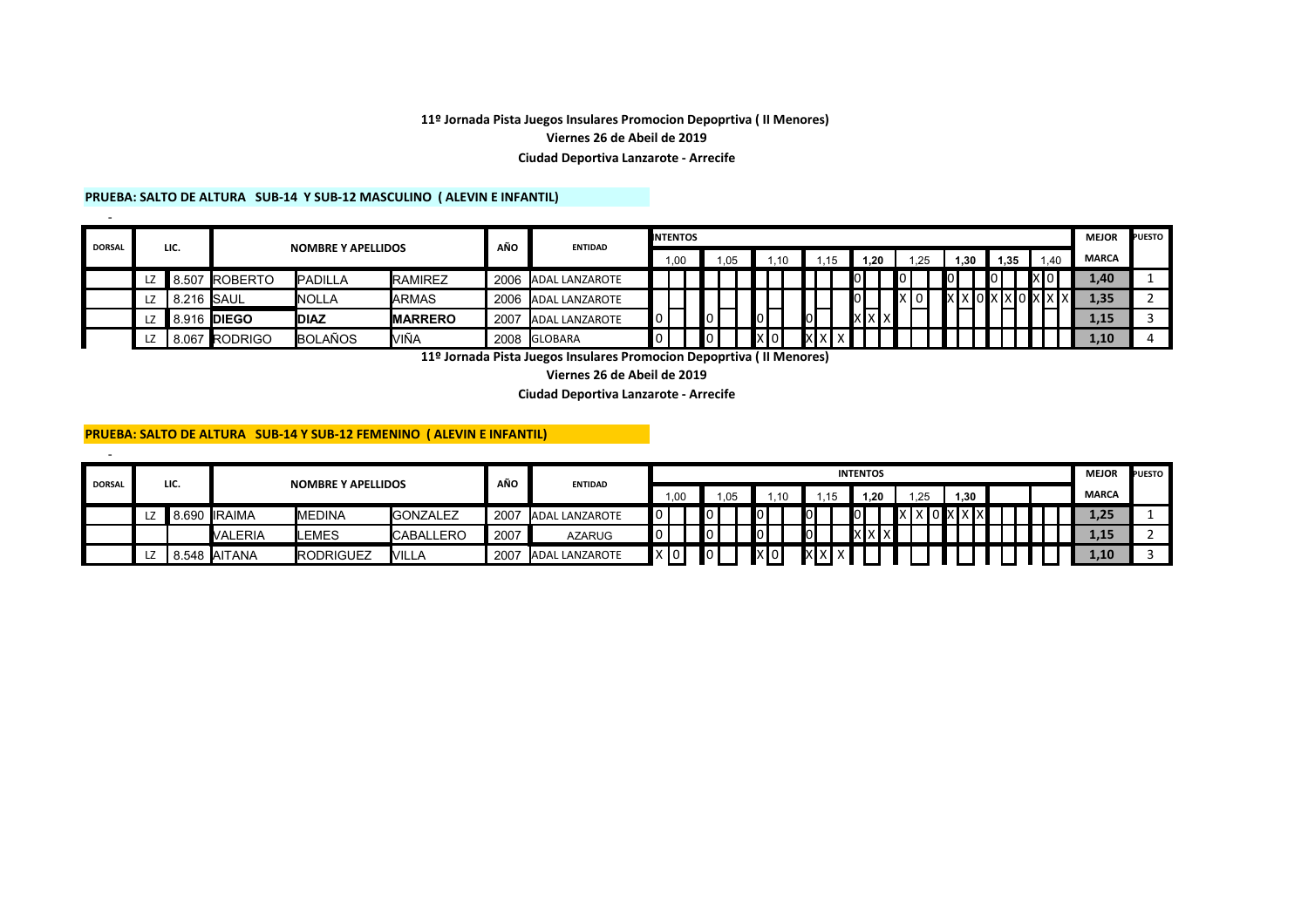### **PRUEBA: LANZAMIENTO DE PESO SUB-14 MASCULINO (INFANTIL)**

| <b>DORSAL</b> |           | LIC.       |                             | <b>NOMBRE Y APELLIDOS</b> |                   | AÑO  | <b>ENTIDAD</b>        |                | <b>INTENTOS</b> |      | <b>MEJOR</b> | <b>PUESTO</b> |
|---------------|-----------|------------|-----------------------------|---------------------------|-------------------|------|-----------------------|----------------|-----------------|------|--------------|---------------|
|               |           |            |                             |                           |                   |      |                       | 1 <sup>°</sup> | 2 <sup>0</sup>  | 3    | <b>MARCA</b> |               |
|               | LZ        | 8.507      | <b>ROBERTO</b>              | <b>PADILLA</b>            | <b>RAMIREZ</b>    | 2006 | <b>ADAL LANZAROTE</b> | X              | 10,15           | X    | 10,15        | 1             |
|               | LZ        | 8.216 SAUL |                             | <b>NOLLA</b>              | <b>ARMAS</b>      | 2006 | <b>ADAL LANZAROTE</b> | X              | 8.77            | X    | 8,77         | 2             |
|               | LZ        |            | 8.652 ADRIAN                | <b>CALERO</b>             | <b>FERNANDEZ</b>  | 2006 | <b>ADAL LANZAROTE</b> | 8,10           | 7,21            | 8,25 | 8,25         | 3             |
|               | LZ        |            | 8.658 FERNANDO              | <b>PEREZ</b>              | <b>HERNANDEZ</b>  | 2006 | <b>GLOBARA</b>        | 5,36           | 6,20            | 6,72 | 6,72         | 4             |
|               | LZ        |            | 8.214 ADRIAN                | <b>SHIAO</b>              | <b>CAMACHO</b>    | 2007 | <b>ADAL LANZAROTE</b> | 6,64           | 6,21            | 6,68 | 6,68         | 5             |
|               |           |            | <b>ADAY</b>                 | FAJARDO                   | <b>FERNANDEZ</b>  | 2007 | C.D.JOSE CARL.        | 5,48           | 6,23            | X    | 6,23         | 6             |
|               | LZ        | 8.817      | <b>RUBEN GABRIE URIARTE</b> |                           | GARCÉS            | 2007 | <b>ADAL LANZAROTE</b> | 5,33           | 6,13            | 5,04 | 6,13         | 7             |
|               | LZ        | 8.699      | <b>IDAVID</b>               | LONDOÑO                   | <b>ZAPATA</b>     | 2006 | <b>ADAL LANZAROTE</b> | 5,64           | 6,06            | 6,03 | 6,06         | 8             |
|               | LZ        |            | 8.509 ALVARO                | PADILLA                   | <b>RAMIREZ</b>    | 2007 | <b>ADAL LANZAROTE</b> | 5,36           | 4.70            | 6,02 | 6,02         | 9             |
|               | LZ        |            | 8.846 ALEJANDRO             | <b>SOCAS</b>              | <b>GARRIDO</b>    | 2006 | LANZATLETAS           | 5,69           | 5,40            | 5,73 | 5,73         | 10            |
|               | LZ        | 8.837      | MARCOS JOSE                 | <b>DOMINGUEZ</b>          | <b>AIRES</b>      | 2007 | <b>ADAL LANZAROTE</b> | 4,97           | 4,91            | 4,84 | 4,97         | 11            |
|               | LZ        | 8.343      | <b>JEISSON DAVID PEREZ</b>  |                           | VALENCIA          | 2007 | <b>ADAL LANZAROTE</b> | 3,81           | 4,42            | 4,09 | 4,42         | 12            |
|               |           |            | ARIAN                       | <b>RODRIGUEZ</b>          | <b>TABARES</b>    | 2007 | C.D.JOSE CARL.        | 3,84           | 4,24            | X    | 4,24         | 13            |
|               | <b>LZ</b> | 8.735      | <b>ADAY</b>                 | <b>SICILIA</b>            | <b>CEDRES</b>     | 2007 | <b>GLOBARA</b>        | 3,52           | 4,13            | 4,07 | 4,13         | 14            |
|               |           |            | SAMUEL                      | <b>GONZALEZ</b>           | <b>BERMUDEZ</b>   | 2007 | C.D.JOSE CARL.        | 3,00           | 4,12            | X    | 4,12         | 15            |
|               | LZ        | 8.855      | <b>IRAUL</b>                | <b>MARTIN</b>             | _OPEZ             | 2007 | <b>ADAL LANZAROTE</b> | 3,30           | 3,12            | 4,03 | 4,03         | 16            |
|               |           |            | RUBEN GABRIEIGONZALEZ       |                           | <b>BERMUDEZ</b>   | 2007 | C.D.JOSE CARL.        | 3,94           | 3,78            | X    | 3,97         | 17            |
|               | LZ        | 8.615      | <b>BRAIS</b>                | mayo                      | <b>I</b> BOHALOSA | 2007 | <b>GLOBARA</b>        | 3,51           | 3,74            | x    | 3,74         | 18            |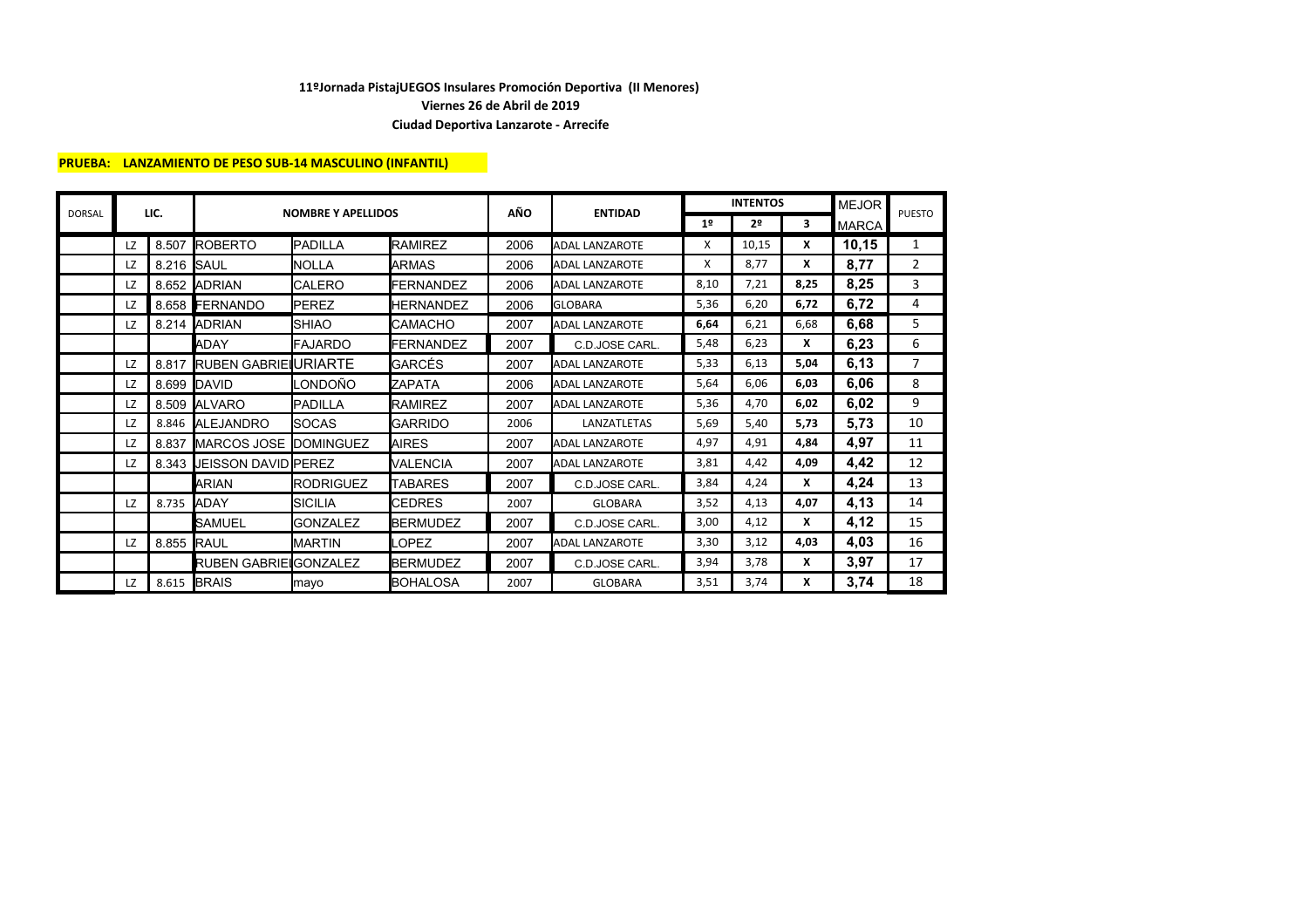# **PRUEBA: LANZAMIENTO DE PESO SUB-14 FEMENINO (INFANTIL)**

| <b>DORSAL</b> |    | LIC.       |                            | <b>NOMBRE Y APELLIDOS</b> |                    | AÑO  |                       |                | <b>INTENTOS</b> |      | <b>MEJOR</b> | <b>PUESTO</b> |
|---------------|----|------------|----------------------------|---------------------------|--------------------|------|-----------------------|----------------|-----------------|------|--------------|---------------|
|               |    |            |                            |                           |                    |      | <b>ENTIDAD</b>        | 1 <sup>°</sup> | 2º              | з    | <b>MARCA</b> |               |
|               | LZ | 8.106 ANA  |                            | <b>RIJO</b>               | <b>ISUAREZ</b>     | 2007 | <b>ADAL LANZAROTE</b> | 5,71           | 5,30            | 5,81 | 5,81         | 1             |
|               | LZ |            | 8.814 SOFIA                | <b>CABRERA</b>            | <b>MORALES</b>     | 2006 | <b>ADAL LANZAROTE</b> | 4,50           | 5,54            | 4,80 | 5,54         | 2             |
|               | LZ | 8.971 EVA  |                            | <b>CAÑADA</b>             | <b>IROBAYNA</b>    | 2006 | <b>ADAL LANZAROTE</b> | 5,30           | 4,84            | 4,25 | 5,30         | 3             |
|               | LZ | 8.671      | <b>ANNA SOPHIA</b>         | <b>VIDODO</b>             |                    | 2007 | <b>ADAL LANZAROTE</b> | 5,06           | 5,15            | 4,96 | 5,15         | 4             |
|               | LZ | 8.854      | <b>NULI CLARIBEL</b>       | <b>ZAPATA</b>             | <b>IPERALTA</b>    | 2007 | LANZATLETAS           | 4,95           | 4,53            | 3,84 | 4,95         | 5             |
|               | LZ |            | 8.219 KEIRA                | <b>GARCIA</b>             | <b>SHIAO</b>       | 2006 | ADAL LANZAROTE        | 4,29           | 4,42            | 4,81 | 4,81         | 6             |
|               | LZ | 8.618      | <b>IYAIZA</b>              | <b>TABAREZ</b>            | <b>NUÑEZ</b>       | 2007 | <b>GLOBARA</b>        | 4,36           | 4,47            | 4,54 | 4,54         |               |
|               | LZ | 8.807 SARA |                            | <b>BONILLA</b>            | <b>ICAMACHO</b>    | 2006 | <b>ADAL LANZAROTE</b> | 4,44           | 4,44            | 4,24 | 4,44         | 8             |
|               | LZ | 8.691      | <b>VALERIA</b>             | <b>GARCIA</b>             | <b>BRAZA</b>       | 2007 | ADAL LANZAROTE        | 2,76           | 3,62            | 3,35 | 3,62         | 9             |
|               | LZ |            | 8.816 MARIA DOLORE BARBOSA |                           | <b>IROJO</b>       | 2007 | <b>ADAL LANZAROTE</b> | 3,58           | X               | 2,87 | 3,58         | 10            |
|               |    |            | <b>MARINA</b>              | <b>GUERRA</b>             | <b>IGIUTIERREZ</b> | 2006 | <b>TRIACTIV</b>       | 3,10           | 3,40            | x    | 3,40         | 11            |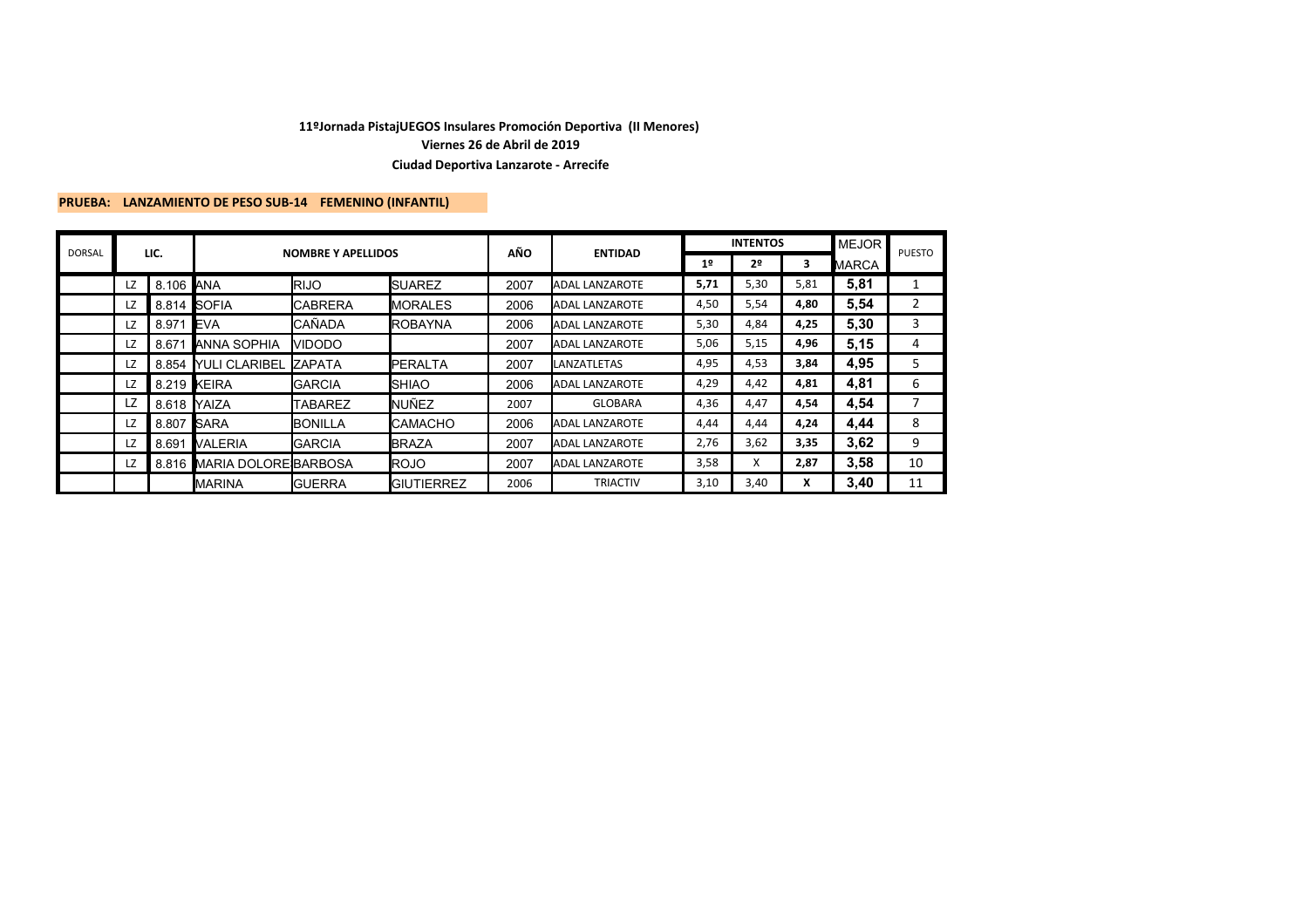### **PRUEBA: LANZAMIENTO DE PESO SUB-12 MASCULINO (ALEVIN)**

|               |    |            |                          |                           |                  | AÑO  |                       |                | <b>INTENTOS</b> |      | <b>MEJOR</b> | <b>PUESTO</b> |
|---------------|----|------------|--------------------------|---------------------------|------------------|------|-----------------------|----------------|-----------------|------|--------------|---------------|
| <b>DORSAL</b> |    | LIC.       |                          | <b>NOMBRE Y APELLIDOS</b> |                  |      | <b>ENTIDAD</b>        | 1 <sup>°</sup> | 2 <sup>0</sup>  | 3    | <b>MARCA</b> |               |
|               | LZ |            | 8.067 RODRIGO            | <b>BOLAÑOS</b>            | VIÑA             | 2008 | <b>GLOBARA</b>        | 6,06           | 6,81            | 6,78 | 6,81         | 1             |
|               | LZ | 8.882 PAUL |                          | <b>IESPINO</b>            | <b>IRAMON</b>    | 2009 | <b>GLOBARA</b>        | 5,64           | 6,08            | 5,84 | 6,08         | 2             |
|               | LZ |            | 8.680 ABIAN              | <b>HERNANDEZ</b>          | <b>NODA</b>      | 2009 | <b>ADAL LANZAROTE</b> | 5,71           | 5,56            | X    | 5,71         | 3             |
|               | LZ |            | 8.764 OMAR               | <b>IMARTIN</b>            | <b>NODA</b>      | 2008 | <b>ADAL LANZAROTE</b> | 5,36           | 4,96            | 5,20 | 5,36         | 4             |
|               | LZ |            | 8.543 CARLOS             | <b>PEREZ</b>              | <b>IPERDOMO</b>  | 2008 | <b>ADAL LANZAROTE</b> | 3,86           | 3,92            | 4,34 | 4,34         | 5             |
|               | LZ |            | 8.801 PABLO              | <b>BRITO</b>              | <b>HERNANDEZ</b> | 2009 | <b>ADAL LANZAROTE</b> | 3,83           | 4,30            | 3,30 | 4,30         | 6             |
|               | LZ |            | 8.682 HUGO               | <b>GARCIA</b>             | <b>BRAZA</b>     | 2009 | <b>ADAL LANZAROTE</b> | X              | 3,85            | 4,28 | 4,28         | 7             |
|               | LZ |            | 8.684 URIEL ALEJANDROLON |                           | <b>CAMEJO</b>    | 2009 | <b>ADAL LANZAROTE</b> | 4,24           | X               | 3,89 | 4,24         | 8             |
|               | LZ |            | 8.067 RODRIGO            | BOLAÑOS                   | VIÑA             | 2008 | <b>GLOBARA</b>        | 6,06           | 6,81            | 6,78 | 6,81         | 9             |
|               | LZ | 8.882 PAUL |                          | <b>IESPINO</b>            | <b>IRAMON</b>    | 2009 | <b>GLOBARA</b>        | 5,64           | 6,08            | 5,84 | 6,08         | 10            |
|               | LZ | 8.881      | <b>ALEJANDRO</b>         | <b>RODRIGUEZ</b>          | <b>I</b> NUÑEZ   | 2008 | <b>GLOBARA</b>        | 3,90           | X               | 3,98 | 3,98         | 11            |
|               | LZ | 8.405 ARAY |                          | <b>GUTIERREZ</b>          | LUZARDO          | 2009 | <b>ADAL LANZAROTE</b> | 3,66           | 3,78            | X    | 3,78         | 12            |
|               | LZ | 8.406      | <b>TAREK</b>             | ILARROTCHA                | <b>ARCO</b>      | 2009 | <b>ADAL LANZAROTE</b> | 2,87           | 3,14            | 2,74 | 3,14         | 13            |
|               | LZ |            | 8.752 PABLO              | <b>IRAMOS</b>             | <b>TABARES</b>   | 2009 | <b>ADAL LANZAROTE</b> | 1,82           | 2,64            | 1,55 | 2,64         | 14            |

### **PRUEBA: LANZAMIENTO DE PESO SUB-12 FEMENINO (ALEVIN)**

| <b>DORSAL</b> |    |            |                | <b>NOMBRE Y APELLIDOS</b> |                  | AÑO  |                       |                | <b>INTENTOS</b>           |                | <b>MEJOR</b> | <b>PUESTO</b> |
|---------------|----|------------|----------------|---------------------------|------------------|------|-----------------------|----------------|---------------------------|----------------|--------------|---------------|
|               |    | LIC.       |                |                           |                  |      | <b>ENTIDAD</b>        | 1 <sup>°</sup> | 2º                        |                | MARCA        |               |
|               | LZ |            | 8.407 CATHAISA | <b>SANCHEZ</b>            | <b>ANDRADE</b>   | 2008 | <b>ADAL LANZAROTE</b> | 5,17           | 5,37                      | 5,52           | 5,52         |               |
|               | LZ |            | 8.879 AMAIUR   | <b>RODRIGUEZ</b>          | <b>ICESPEDES</b> | 2008 | <b>GLOBARA</b>        | 3,46           | X                         | 5,07           | 5,07         |               |
|               | LZ | 8.805 ALBA |                | <b>CABRERA</b>            | <b>BASNER</b>    | 2009 | <b>ADAL LANZAROTE</b> | 3,74           | 3.77                      | 4,62           | 4,62         | 3             |
|               |    |            | <b>UCIA</b>    | <b>OUBIÑA</b>             | <b>GARCIA</b>    | 2008 | C.D.JOSE CARL.        | 3,70           | x                         | x              | 3,70         | 4             |
|               |    |            | <b>PAULA</b>   | <b>LAHORA</b>             | <b>KOERTING</b>  | 2008 | C.D.JOSE CARL.        | 3,64           | $\checkmark$<br>$\lambda$ | v<br>$\lambda$ | 3,64         |               |
|               |    |            | <b>GIANIRA</b> | <b>MONTOYA</b>            | <b>MOTA</b>      | 2008 | C.D.JOSE CARL.        | 3,00           | $\check{}$                | x              | 3,00         | 6             |
|               | LZ | 8.941      | <b>SOFIA</b>   | <b>MASCIARELLI</b>        |                  | 2009 | <b>GLOBARA</b>        | $\lambda$      |                           | 2,90           | 2,90         |               |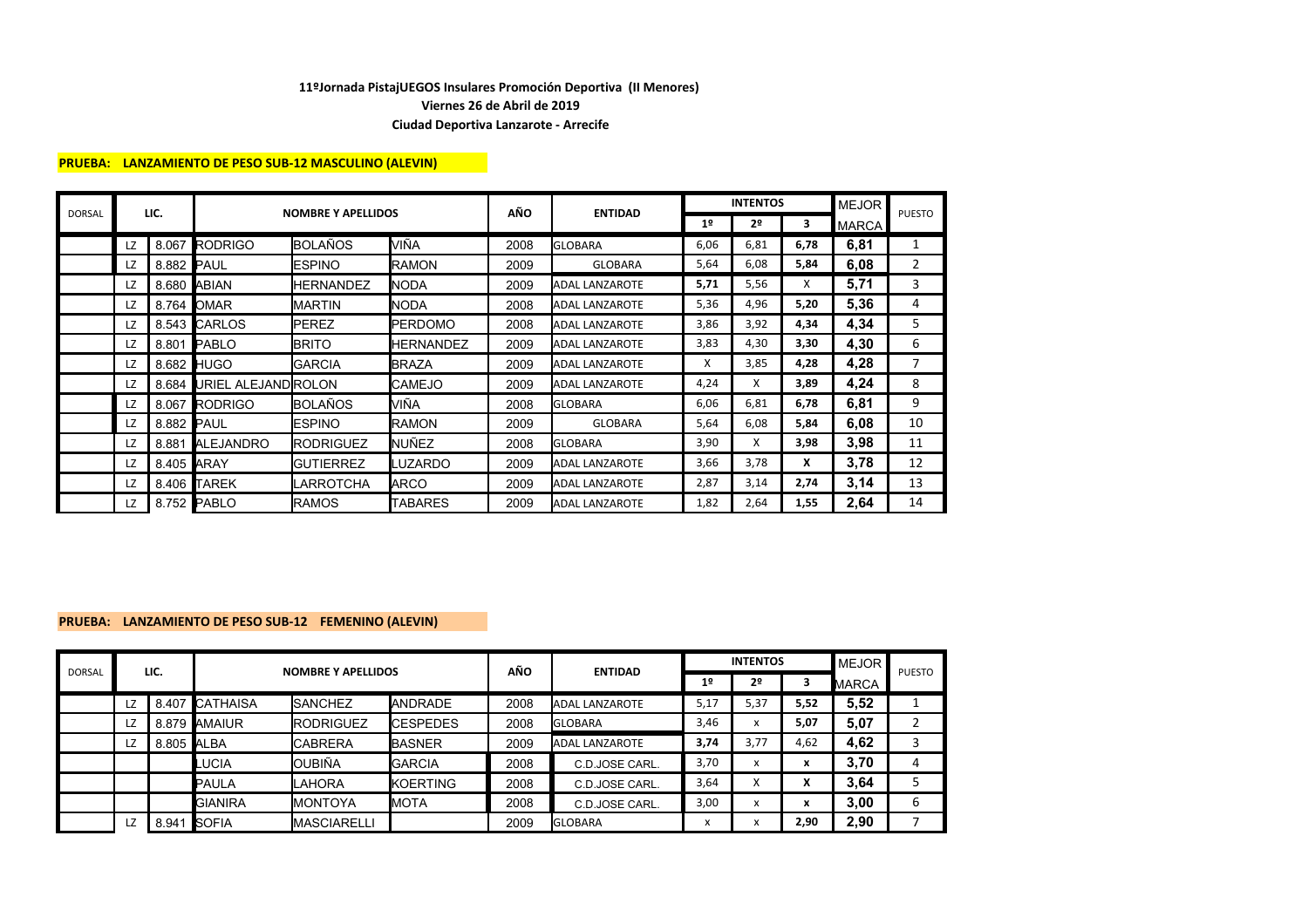### **PRUEBA: LANZAMIENTO DE PESO SUB-10 MASCULINO (BENJAMIN)**

| <b>DORSAL</b> |    | LIC.  |                  | <b>NOMBRE Y APELLIDOS</b> |                  | AÑO  |                       |                | <b>INTENTOS</b> |                                    | <b>IMEJOR</b> | <b>PUESTO</b> |
|---------------|----|-------|------------------|---------------------------|------------------|------|-----------------------|----------------|-----------------|------------------------------------|---------------|---------------|
|               |    |       |                  |                           |                  |      | <b>ENTIDAD</b>        | 1 <sup>°</sup> | 2 <sup>o</sup>  | 3                                  | <b>MARCA</b>  |               |
|               | LZ | 8.685 | <b>IYENEDEIY</b> | <b>MEDINA</b>             | <b>GONZALEZ</b>  | 2010 | <b>ADAL LANZAROTE</b> | 3,55           | 4,01            | x                                  | 4,01          |               |
|               | LZ | 8.773 | <b>I</b> SAMUEL  | <b>ESTEBAN</b>            | <b>ISUAREZ</b>   | 2011 | <b>ADAL LANZAROTE</b> | 3,75           | 2,88            | x                                  | 3,75          |               |
|               | LZ | 8.780 | <b>ALEXEI</b>    | <b>IPEREZ</b>             | <b>JIMENEZ</b>   | 2011 | <b>ADAL LANZAROTE</b> | 3,34           | $\lambda$       | $\check{}$<br>$\ddot{\phantom{0}}$ | 3,34          | 3             |
|               | LZ | 8.612 | <b>ICRISTIAN</b> | <b>IRUIZ</b>              | DE LEON          | 2011 | <b>ADAL LANZAROTE</b> | 2,66           | 3,18            | x                                  | 3.18          | 4             |
|               | LZ | 8.798 | <b>ALEJANDRO</b> | <b>IFERNANDEZ</b>         | DENIZ            | 2010 | ADAL LANZAROTE        | 2,31           | 2,63            | $\mathbf v$<br>$\mathbf{v}$        | 2.63          |               |
|               | LZ | 8.795 | <b>IJULEN</b>    | <b>INCHAURBE</b>          | <b>SANCHEZ</b>   | 2011 | ADAL LANZAROTE        | 1,75           | 2,57            | x                                  | 2,57          | 6             |
|               | LZ | 8.955 | <b>IMATIAS</b>   | <b>IGARCIA</b>            | <b>REBULLOSA</b> | 2011 | <b>ADAL LANZAROTE</b> | 2,38           | 2,37            | $\check{}$<br>л                    | 2,38          |               |
|               | LZ | 8.797 | <b>INAIRAM</b>   | <b>HERNANDEZ</b>          | <b>MARQUEZ</b>   | 2012 | <b>ADAL LANZAROTE</b> | 2,12           | 2,33            |                                    | 2,33          | 8             |

### **Viernes 26 de Abril de 2019 11ºJornada PistajUEGOS Insulares Promoción Deportiva (II Menores) Ciudad Deportiva Lanzarote - Arrecife**

### **PRUEBA: LANZAMIENTO DE PESO SUB-10 FEMENINO (IBENJAMIN)**

|               |   |          |              |                           |       | AÑO |                     |                | <b>INTENTOS</b> | <b>MEJOR</b> |               |
|---------------|---|----------|--------------|---------------------------|-------|-----|---------------------|----------------|-----------------|--------------|---------------|
| <b>DORSAL</b> |   | LIC.     |              | <b>NOMBRE Y APELLIDOS</b> |       |     | <b>ENTIDAD</b>      | 1 <sup>°</sup> | ີ               | MARCA        | <b>PUESTO</b> |
|               | ᄕ | ٔ 834، د | <b>IRENE</b> | <b>IRODRIGUEZ</b>         | LOPEZ | 201 | L LANZAROTE<br>ADAL | $ -$<br>ں, ں   | $\sim$<br>5.54  | 3.57         |               |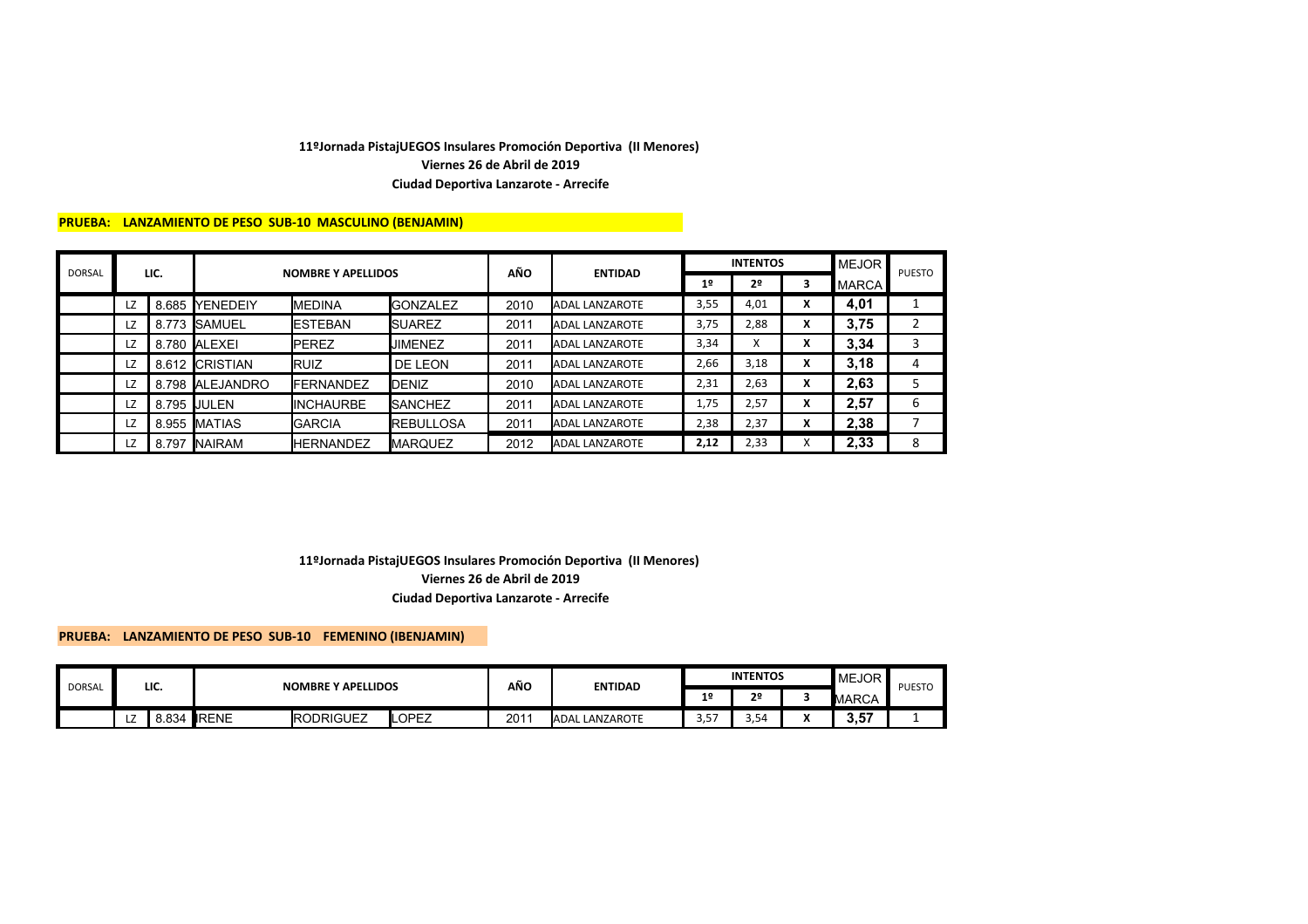**Viernes 26 de Abril de 2019**

#### **Ciudad Deportiva Lanzarote - Arrecife**

#### **PRUEBA: LANZAMIENTO DE PELOTA SUB-10 MASCULINO ( Benjamin)**

| <b>DORSAL</b> | LIC. |                | <b>NOMBRE Y APELLIDOS</b> |                    | AÑO   | <b>ENTIDAD</b>  |                | <b>INTENTOS</b> |   | <b>MEJOR</b> | <b>PUESTO</b>  |
|---------------|------|----------------|---------------------------|--------------------|-------|-----------------|----------------|-----------------|---|--------------|----------------|
|               |      |                |                           |                    |       |                 | 1 <sup>°</sup> | 2 <sup>o</sup>  | 3 | <b>MARCA</b> |                |
|               |      | AIMAR          | <b>FAJARDO</b>            | <b>FERNANDEZ</b>   | 2010  | C.D.JOSE CARL.  | 19,10          | 14,50           | X | 19,10        | 1              |
|               |      | <b>AIRDANI</b> | <b>PAZ</b>                | OPEZ.              | 2010  | <b>JABALINA</b> | 18,40          | 14,89           | X | 18,40        | $\overline{2}$ |
|               |      | <b>DARIO</b>   | <b>MARTIN</b>             | <b>PINO</b>        | 2.010 | C.D.JOSE CARL.  | 12,13          | 10,43           | X | 12,13        | 3              |
|               |      | AITOR          | <b>GOMEZ</b>              | <b>FERNANDEZ</b>   | 2011  | C.D.JOSE CARL.  | 8,13           | 11,92           | X | 11,92        | 4              |
|               |      | <b>NICOLAS</b> | <b>MARTIN</b>             | <b>PINO</b>        | 2012  | C.D.JOSE CARL.  | 10,40          | 10,14           | x | 10,40        | 5              |
|               |      | IBAI           | <b>GARCIA</b>             | <b>GOMEZ</b>       | 2.013 | C.D.JOSE CARL.  | 9,85           | 8,04            | X | 9,85         | 6              |
|               |      | YAEL           | <b>HERNANDEZ</b>          | <b>GONZALEZ</b>    | 2011  | C.D.JOSE CARL.  | 6,10           | 9,80            | x | 9,80         | $\overline{7}$ |
|               |      | <b>PABLO</b>   | <b>BOLAÑOS</b>            | GIL                | 2011  | <b>GLOBARA</b>  | 5,47           | 9,63            | X | 9,63         | 8              |
|               |      | ADAY           | <b>GARCIA</b>             | <b>MORALES</b>     | 2011  | <b>JABALINA</b> | 8,69           | 8,77            | X | 8,77         | 9              |
|               |      | ALEXIS         | DE LA HOZ                 | <b>MIGUEZ</b>      | 2012  | <b>JABALINA</b> | 7,43           | X               | X | 7,43         | 10             |
|               |      | FRANCISCO      | <b>FUENTES</b>            | <b>DIAZ</b>        | 2012  | <b>JABALINA</b> | 6,94           | 6,06            | X | 6,94         | 11             |
|               |      | <b>GABRIEL</b> | <b>ALIQUE</b>             | <b>DE OLIVEIRA</b> | 2011  | <b>JABALINA</b> | 6,05           | 6,05            | X | 6,05         | 12             |
|               |      | JUAN           | <b>FAJARDO</b>            | <b>PEREZ</b>       | 2.011 | C.D.JOSE CARL.  | 3,87           | 5,56            | X | 5,56         | 13             |
|               |      | <b>DIEGO</b>   | <b>RODRIGUES</b>          | <b>DOMINGUEZ</b>   | 2013  | <b>GLOBARA</b>  | 1,90           | 4,41            | X | 4,41         | 14             |
|               |      | <b>OLIVER</b>  | <b>BOLAÑOS</b>            | <b>GIL</b>         | 2011  | <b>JABALINA</b> | 4,22           | 4,24            | x | 4,24         | 15             |
|               |      | KILIAN         | <b>MACHIN</b>             | <b>PAZ</b>         | 2012  | C.D.JOSE CARL.  | 2,70           | 3,40            | X | 3,40         | 16             |

### **PRUEBA: LANZAMIENTO DE PELOTA SUB-10 FEMENINO (Benjamin)**

| <b>DORSAL</b> | LIC. |  | <b>NOMBRE Y APELLIDOS</b> |                  |                 | AÑO   | <b>ENTIDAD</b> |      | <b>INTENTOS</b> | <b>MEJOR</b> | <b>PUESTO</b> |  |
|---------------|------|--|---------------------------|------------------|-----------------|-------|----------------|------|-----------------|--------------|---------------|--|
|               |      |  |                           |                  |                 |       |                | 1º   | 2∘              |              | <b>MARCA</b>  |  |
|               |      |  | EIRE.                     | <b>HERNANDEZ</b> | <b>GONZALEZ</b> | 2.013 | C.D.JOSE CARL. | 5,50 | 8,92            |              | 8,92          |  |
|               |      |  | ARRIETA                   | <b>IPEREZ</b>    | <b>BARRETO</b>  | 2012  | JABALINA       | 6,93 | 7,40            |              | .40           |  |
|               |      |  | <b>UNA</b>                | <b>ORTEGA</b>    | <b>AVALOS</b>   | 2013  | <b>GLOBARA</b> | 5,90 | 3,81            |              | 5,90          |  |
|               |      |  | <b>NORA</b>               | LANDALUCE        | <b>IGLESIAS</b> | 2013  | C.D.JOSE CARL. | 3,91 | 4.74            |              | .74<br>4.     |  |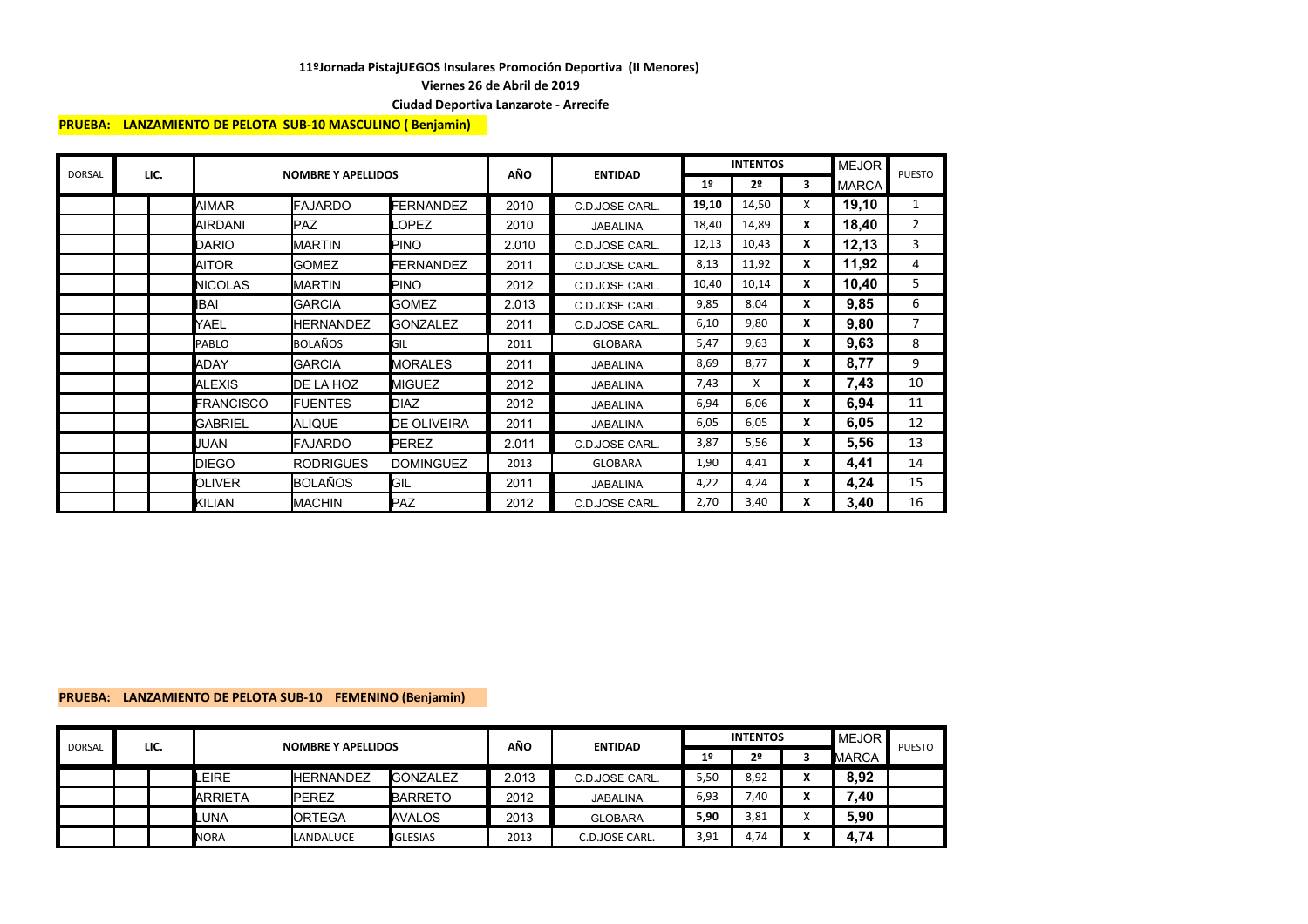**Viernes 26 de Abril de 2019**

#### **Ciudad Deportiva Lanzarote - Arrecife**

# **PRUEBA: SALTO DE LONGITUD SUB-10 MASCULINO (BENJAMIN) FOSO 1**

| DORSAL | LIC. |                  | <b>NOMBRE Y APELLIDOS</b> |                   | <b>AÑO</b> | <b>ENTIDAD</b>  |             | <b>INTENTOS</b> |                | <b>MEJOR</b> | <b>PUESTO</b> |
|--------|------|------------------|---------------------------|-------------------|------------|-----------------|-------------|-----------------|----------------|--------------|---------------|
|        |      |                  |                           |                   |            |                 | $1^{\circ}$ | $2^{\circ}$     | 3 <sup>o</sup> | <b>MARCA</b> |               |
|        |      | YAEL             | <b>HERNANDEZ</b>          | <b>GONZALEZ</b>   | 2011       | C.D.JOSE CARL.  | 2,41        | 2,24            | 2,16           | 2,41         | 1,00          |
|        |      | <b>AIMAR</b>     | <b>FAJARDO</b>            | <b>IFERNANDEZ</b> | 2010       | C.D.JOSE CARL.  | 2,24        | 2,16            | 2,40           | 2,40         | 2,00          |
|        |      | GABRIEL          | <b>ALIQUE</b>             | DE OLIVEIRA       | 2012       | <b>JABALINA</b> | 2,04        | 2,09            | 2,31           | 2,31         | 3,00          |
|        |      | AITOR            | <b>I</b> GOMEZ            | <b>FERNANDEZ</b>  | 2011       | C.D.JOSE CARL.  | 2,18        | 2,07            | 1,84           | 2,18         | 4,00          |
|        |      | <b>NICOLAS</b>   | <b>MARTIN</b>             | <b>PINO</b>       | 2012       | C.D.JOSE CARL.  | 1,49        | 1,29            | 1,99           | 1,99         | 5,00          |
|        |      | DARIO            | <b>MARTIN</b>             | <b>PINO</b>       | 2.010      | C.D.JOSE CARL.  | 1,94        | 1,55            | 1,80           | 1,94         | 6,00          |
|        |      | <b>FRANCISCO</b> | <b>FUENTES</b>            | <b>DIAZ</b>       | 2012       | JABALINA        | 1,57        | 1,83            | 1,55           | 1,83         | 7,00          |
|        |      | DIEGO            | <b>RODRIGUEZ</b>          | <b>DOMINGUEZ</b>  | 2013       | <b>GLOBARA</b>  | 1,66        | 1,80            | 1,41           | 1,80         | 8,00          |
|        |      | BAI              | <b>GARCIA</b>             | <b>GOMEZ</b>      | 2013       | C.D.JOSE CARL.  | 1,42        | 1,40            | 1,38           | 1,42         | 9,00          |
|        |      | KILIAN           | MACHIN                    | PAZ               | 2012       | C.D.JOSE CARL.  | 1,03        | 0,81            | 1,40           | 1,40         | 10,00         |
|        |      | JUAN             | <b>FAJARDO</b>            | <b>PEREZ</b>      | 2011       | C.D.JOSE CARL.  | 1,25        | 1,23            | 1,17           | 1,25         | 11,00         |

### **Viernes 26 de Abril de 2019 11ºJornada PistajUEGOS Insulares Promoción Deportiva (II Menores) Ciudad Deportiva Lanzarote - Arrecife**

# **PRUEBA: SALTO DE LONGITUD SUB 10 FEMENINO**

| DORSAL | LIC. |             | <b>NOMBRE Y APELLIDOS</b> |                 |            | <b>ENTIDAD</b>        |      | <b>INTENTOS</b>    | <b>MEJOR</b>      | PUESTO |      |
|--------|------|-------------|---------------------------|-----------------|------------|-----------------------|------|--------------------|-------------------|--------|------|
|        |      |             |                           |                 | <b>AÑO</b> |                       | 40   | 20                 | 3 <sup>o</sup>    | MARCA  |      |
|        |      | IRENE       | <b>RODRIGUEZ</b>          | <b>LOPEZ</b>    | 2011       | <b>ADAL LANZAROTE</b> | 2,26 | 2,10               | 2,36              | 2,36   | 1,00 |
|        |      | ARRIETA     | <b>PEREZ</b>              | <b>BARRETO</b>  | 2012       | <b>JABALINA</b>       | 1,59 | 2,13               | 2,05              | 2,13   | 2,00 |
|        |      | ASIA        | BONDI                     |                 | 2010       | C.D.JOSE CARL.        | 1,61 | 59ء                | 1,81              | 1,81   | 3,00 |
|        |      | LUNA.       | <b>ORTEGA</b>             | <b>AVALOS</b>   | 2013       | <b>GLOBARA</b>        | 1,80 | 1,30               | 1,08              | 1,80   | 4,00 |
|        |      | <b>NORA</b> | LANDALUCE                 | <b>IGLESIAS</b> | 2013       | C.D.JOSE CARL.        | 1,66 | $\checkmark$<br>Λ. | $\mathbf{v}$<br>л | 1,66   | 5,00 |
|        |      | <b>EIRE</b> | <b>HERNANDEZ</b>          | <b>GONZALEZ</b> | 2.013      | C.D.JOSE CARL.        | 1,50 | 1,50               | 1,49              | 1,50   | 6,00 |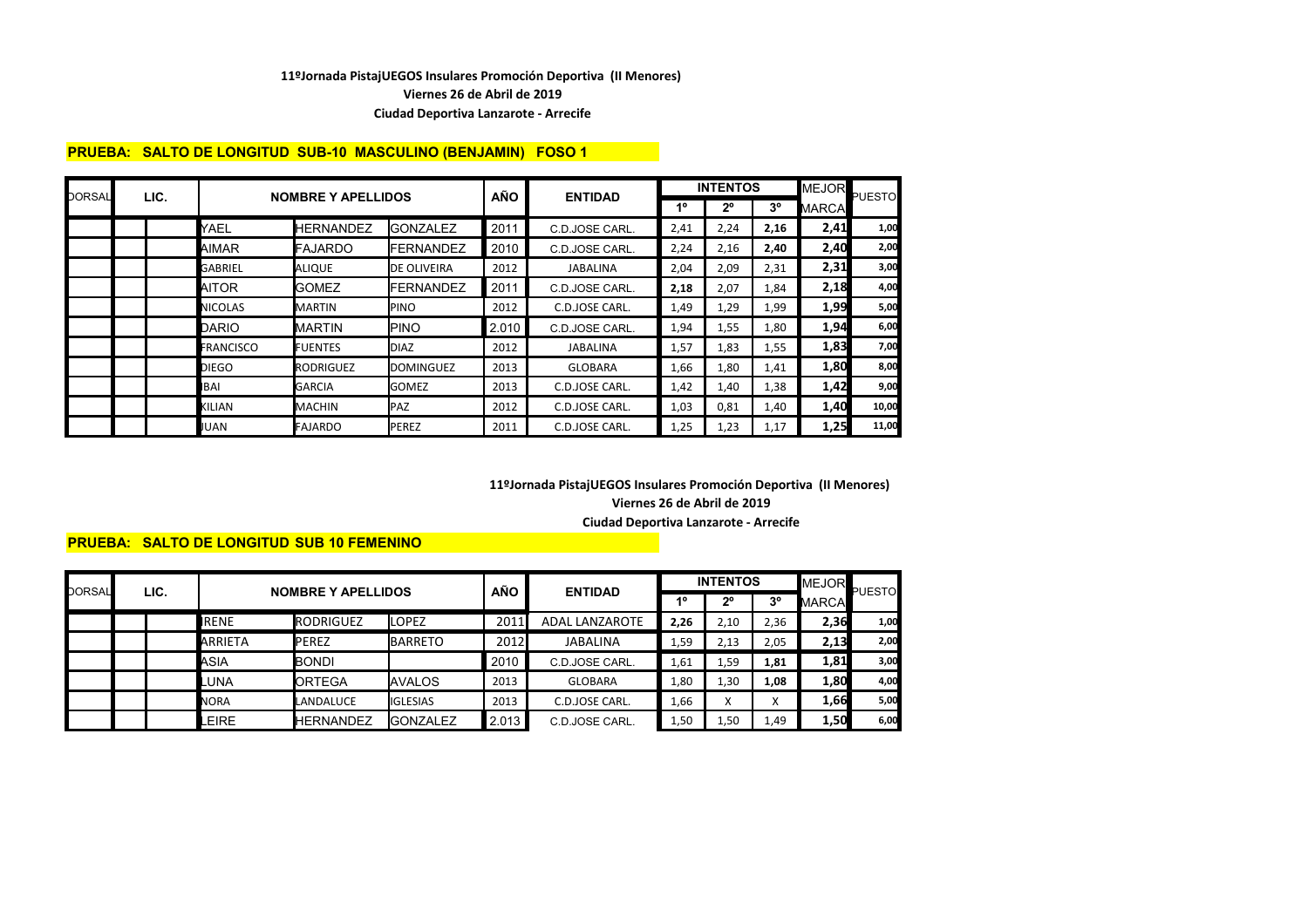**Viernes 26 de Abril de 2019**

#### **Ciudad Deportiva Lanzarote - Arrecife**

### **PRUEBA: SALTO DE LONGITUD SUB-12 FEMENINO (FEMENIN)**

| DORSAL |    | LIC.  |                 | <b>NOMBRE Y APELLIDOS</b> |                  | <b>AÑO</b> | <b>ENTIDAD</b>        |             | <b>INTENTOS</b> |             | MEJOR        | PUESTO |
|--------|----|-------|-----------------|---------------------------|------------------|------------|-----------------------|-------------|-----------------|-------------|--------------|--------|
|        |    |       |                 |                           |                  |            |                       | $1^{\circ}$ | $2^{\circ}$     | $3^{\circ}$ | <b>MARCA</b> |        |
|        | LZ | 8.940 | <b>AITANA</b>   | PAEZ                      | <b>FUENTES</b>   | 2010       | <b>GLOBARA</b>        | 3,12        | 3,20            | 3,15        | 3,20         | 1,00   |
|        | LZ | 8.460 | <b>IMELLANY</b> | <b>DUARTE</b>             | <b>NIEVES</b>    | 2010       | <b>GLOBARA</b>        | 2,73        | 3,01            | 2,37        | 3,01         | 2,00   |
|        |    |       | _OREA           | GARRASTAZU                | LARRAÑAGA        | 2008       | C.D.JOSE CARL.        | 2,90        | 2,76            | 2,77        | 2,90         | 3,00   |
|        | LZ | 8.941 | <b>SOFIA</b>    | MASCIARELLI               |                  | 2009       | <b>GLOBARA</b>        | 2,75        | 2,82            | 2,86        | 2,86         | 4,00   |
|        | LZ | 8.879 | AMAIUR          | <b>RODRIGUEZ</b>          | <b>CESPEDES</b>  | 2008       | <b>GLOBARA</b>        | 2,76        | X               | 2,76        | 2,76         | 5,00   |
|        |    |       | NAIARA          | CRUZ                      | <b>MEDINA</b>    | 2008       | <b>AZARUG</b>         | 2,70        | 2,43            | 2,71        | 2,71         | 6,00   |
|        | LZ | 8.805 | ALBA            | CABRERA                   | BASNER           | 2009       | <b>ADAL LANZAROTE</b> | 2,43        | 2,59            | x           | 2,59         | 7,00   |
|        |    |       | <b>IRENE</b>    | ALAMO                     | <b>CABRERA</b>   | 2008       | <b>AZARUG</b>         | 2,04        | 2,54            | 2,36        | 2,54         | 8,00   |
|        |    |       | <b>LUCIA</b>    | OUBIÑA                    | <b>GARCIA</b>    | 2008       | C.D.JOSE CARL.        | 2,43        | 2,21            | 2,06        | 2,43         | 9,00   |
|        |    |       | <b>ANDREA</b>   | FRANQUIZ                  | <b>MARTINEZ</b>  | 2008       | <b>AZARUG</b>         | 2,39        | 2,12            | 2,36        | 2,39         | 10,00  |
|        |    |       | <b>NORA</b>     | DE LEON                   | <b>MORALES</b>   | 2008       | <b>AZARUG</b>         | 2,24        | 1,97            | 2,39        | 2,39         | 11,00  |
|        |    |       | <b>GIANIRA</b>  | MONTOYA                   | <b>MOTA</b>      | 2008       | C.D.JOSE CARL.        | 2,37        | X               | 2,32        | 2,37         | 12,00  |
|        |    |       | CAMILA          | MARTIN                    | <b>IRIBE</b>     | 2008       | <b>JABALINA</b>       | X           | 2,23            | 2,20        | 2,23         | 13,00  |
|        |    |       | <b>JIMENA</b>   | FERNANDEZ                 | <b>RODRIGUEZ</b> | 2009       | <b>AZARUG</b>         | 1,90        | 1,71            | 2,08        | 2,08         | 14,00  |
|        | LZ | 8.407 | <b>CATHAISA</b> | <b>SANCHEZ</b>            | ANDRADE          | 2008       | <b>ADAL LANZAROTE</b> | 0,96        | 1,97            | 1,35        | 1,97         | 15,00  |
|        |    |       | <b>CLARA</b>    | ACUÑA                     | <b>BONILLA</b>   | 2009       | <b>AZARUG</b>         | 1,29        | 1,51            | x           | 1,51         | 16,00  |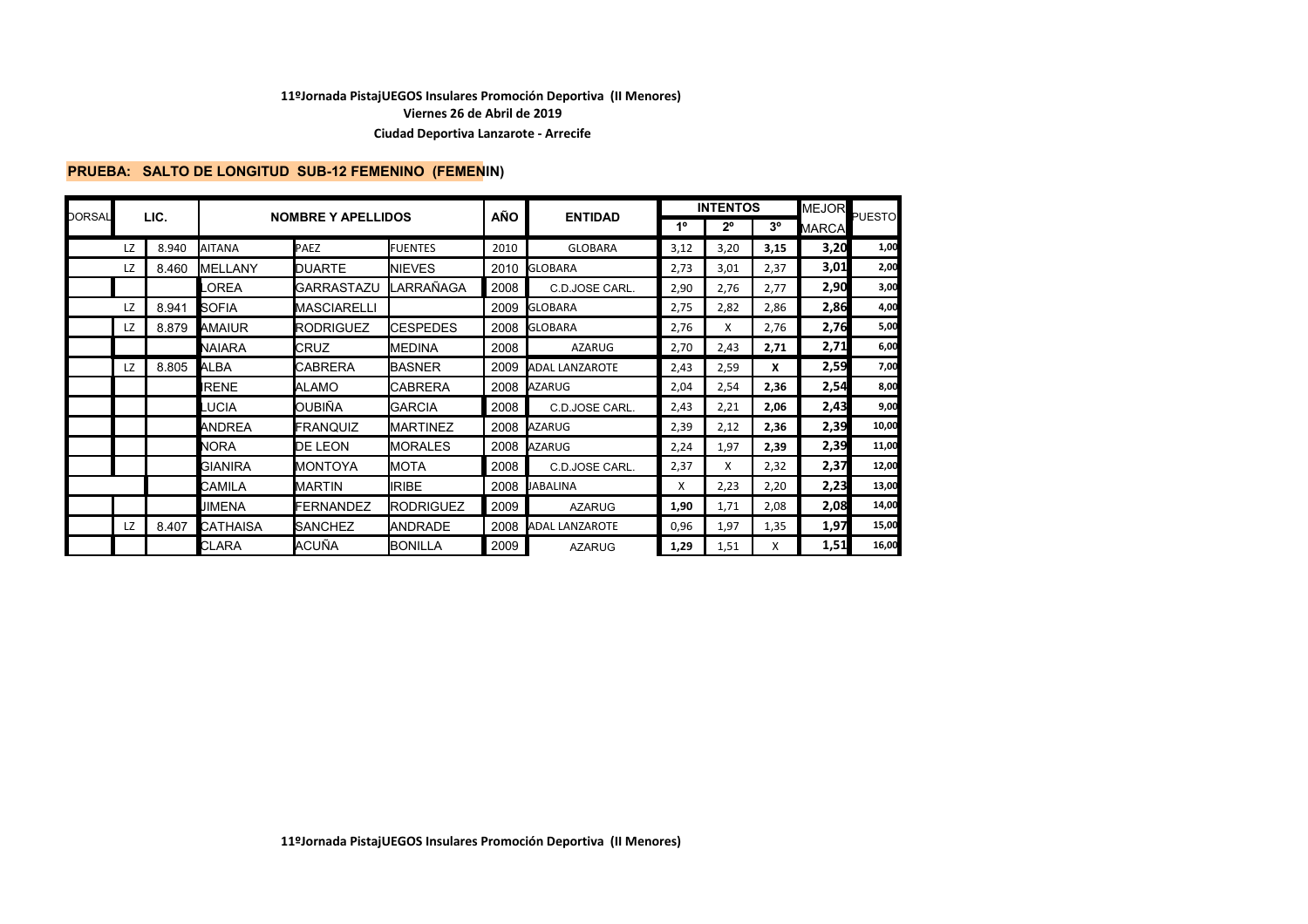#### **Viernes 26 de Abril de 2019**

#### **Ciudad Deportiva Lanzarote - Arrecife**

# **PRUEBA: SALTO DE LONGITUD SUB-12 MASCULINO ( MASCULINO)**

| DORSAL |     | LIC.  |                    | <b>NOMBRE Y APELLIDOS</b> |                  | <b>AÑO</b> | <b>ENTIDAD</b>        |      | <b>INTENTOS</b> |                | MEJOR        | <b>PUESTO</b> |
|--------|-----|-------|--------------------|---------------------------|------------------|------------|-----------------------|------|-----------------|----------------|--------------|---------------|
|        |     |       |                    |                           |                  |            |                       | 1°   | $2^{\circ}$     | 3 <sup>o</sup> | <b>MARCA</b> |               |
|        | LZ  | 8.764 | <b>OMAR</b>        | <b>MARTIN</b>             | NODA             | 2008       | <b>ADAL LANZAROTE</b> | 3,27 | 2,98            | X              | 3,27         | 1,00          |
|        | LZ. | 8.684 | URIEL ALEJANDROLON |                           | <b>CAMEJO</b>    | 2009       | <b>ADAL LANZAROTE</b> | 3,20 | 3,11            | 3,23           | 3,23         | 2,00          |
|        | LZ  | 8.881 | <b>ALEJANDRO</b>   | <b>RODRIGUEZ</b>          | NUÑEZ            | 2008       | <b>GLOBARA</b>        | 3,02 | 2,82            | 3,16           | 3,16         | 3,00          |
|        | LZ  | 8.405 | ARAY               | <b>GUTIERREZ</b>          | LUZARDO          | 2009       | <b>ADAL LANZAROTE</b> | 2,79 | 2,81            | 3,04           | 3,04         | 4,00          |
|        | LZ  | 8.682 | <b>HUGO</b>        | <b>GARCIA</b>             | <b>BRAZA</b>     | 2009       | <b>ADAL LANZAROTE</b> | 2,75 | 2,65            | 3,01           | 3,01         | 5,00          |
|        | LZ  | 8.406 | <b>TAREK</b>       | LARROTCHA                 | <b>IARCO</b>     | 2009       | <b>ADAL LANZAROTE</b> | 2,98 | 2,85            | 2,67           | 2,98         | 6,00          |
|        |     |       | ANGEL              | <b>CONSTANTIN</b>         | <b>OANCEA</b>    | 2008       | JABALINA              | X    | 2,91            | 2,62           | 2,91         | 7,00          |
|        | LZ  | 8.840 | <b>NICOLAS</b>     | <b>HERNANDEZ</b>          | <b>MARTIN</b>    | 2008       | LANZATLETAS           | 2,85 | 2,49            | 2,73           | 2,85         | 8,00          |
|        | LZ  | 8.882 | <b>PAUL</b>        | <b>ESPINO</b>             | <b>RAMON</b>     | 2009       | <b>GLOBARA</b>        | 2,83 | 2,64            | 2,58           | 2,83         | 9,00          |
|        | LZ  | 8.801 | <b>PABLO</b>       | <b>BRITO</b>              | <b>HERNANDEZ</b> | 2009       | <b>ADAL LANZAROTE</b> | 2,69 | 2,67            | 2,40           | 2,69         | 10,00         |
|        | LZ  | 8.543 | <b>CARLOS</b>      | <b>I</b> PEREZ            | <b>PERDOMO</b>   | 2008       | <b>ADAL LANZAROTE</b> | 2,62 | 2,58            | 2,59           | 2,62         | 11,00         |
|        | LZ  | 8.680 | ABIAN              | <b>HERNANDEZ</b>          | <b>NODA</b>      | 2009       | <b>ADAL LANZAROTE</b> | 2,44 | 2,12            | 2,44           | 2,44         | 12,00         |
|        | LZ  | 8.752 | <b>PABLO</b>       | <b>RAMOS</b>              | TABARES          |            | 2009 ADAL LANZAROTE   | x    | X               | 2,36           | 2,36         | 13,00         |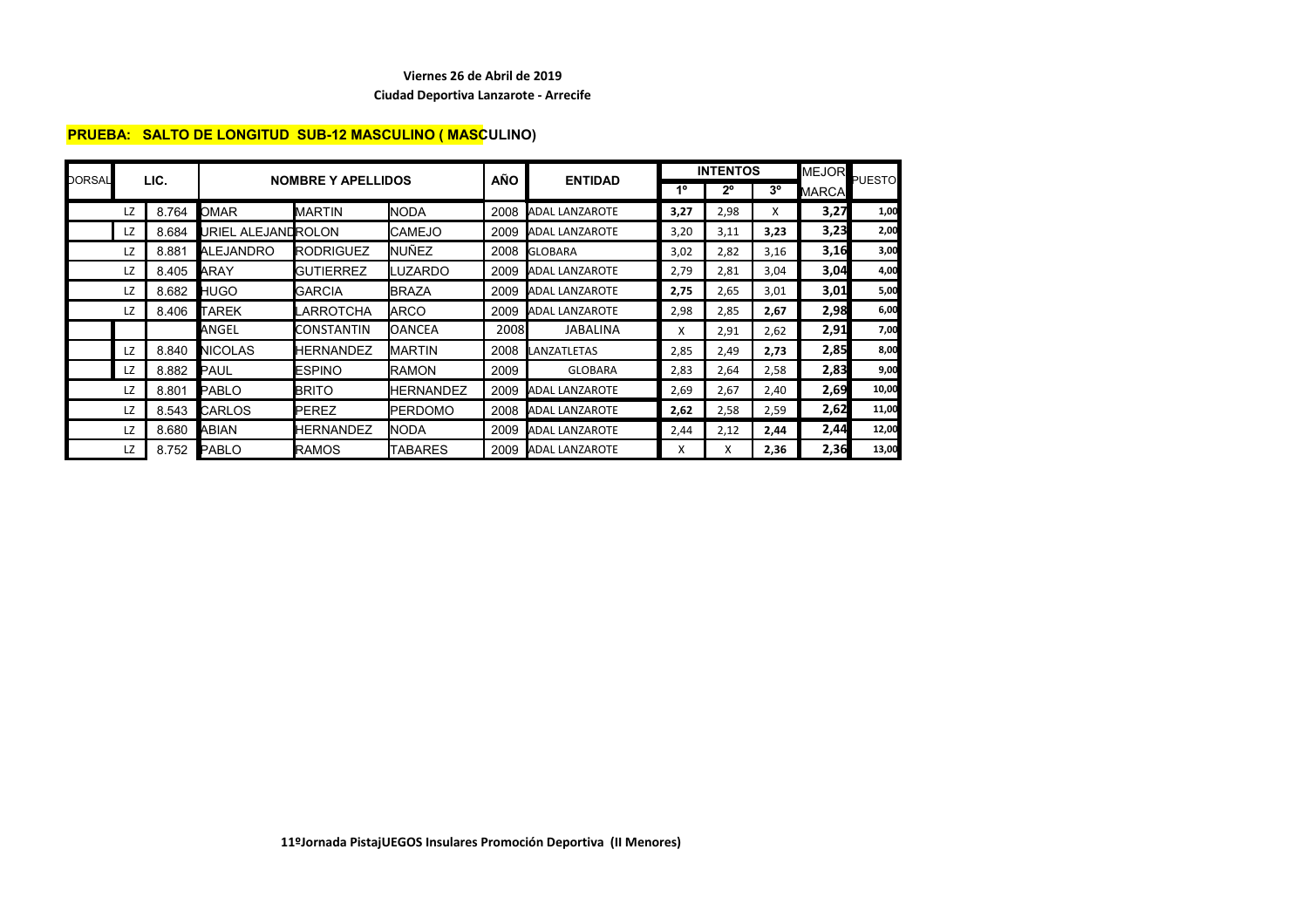#### **Viernes 26 de Abril de 2019**

# **PRUEBA: SALTO DE LONGITUD SUB-14 FEMENINO (INFANTIL)**

| DORSAL |    | LIC.  |                            | <b>NOMBRE Y APELLIDOS</b> |                     | AÑO  | <b>ENTIDAD</b>        |      | <b>INTENTOS</b> |                | MEJOR        | <b>PUESTO</b> |
|--------|----|-------|----------------------------|---------------------------|---------------------|------|-----------------------|------|-----------------|----------------|--------------|---------------|
|        |    |       |                            |                           |                     |      |                       | 1º   | $2^{\circ}$     | 3 <sup>o</sup> | <b>MARCA</b> |               |
|        | LZ | 8.548 | AITANA                     | <b>RODRIGUEZ</b>          | <b>VILLA</b>        | 2007 | <b>ADAL LANZAROTE</b> | 3,80 | 3,75            | X              | 3,80         | 1,00          |
|        | LZ | 8.219 | <b>KEIRA</b>               | <b>GARCIA</b>             | <b>SHIAO</b>        | 2006 | <b>ADAL LANZAROTE</b> | 3,53 | 3,45            | 3,38           | 3,53         | 2,00          |
|        | LZ | 8.845 | <b>MAITE</b>               | <b>REYES</b>              | <b>BRETSCHENEID</b> | 2006 | <b>LANZATLETAS</b>    | 3,45 | x               | 3,28           | 3,45         | 3,00          |
|        | LZ | 8.106 | <b>ANA</b>                 | <b>RIJO</b>               | <b>SUAREZ</b>       | 2007 | <b>ADAL LANZAROTE</b> | 3,39 | x               | X              | 3,39         | 4,00          |
|        | LZ | 8.807 | <b>SARA</b>                | <b>BONILLA</b>            | <b>CAMACHO</b>      | 2006 | <b>ADAL LANZAROTE</b> | 3,13 | 2,93            | 3,16           | 3,16         | 5,00          |
|        | LZ | 8.690 | IRAIMA                     | MEDINA                    | <b>GONZALEZ</b>     | 2007 | <b>ADAL LANZAROTE</b> | 3,13 | 3,07            | X              | 3,13         | 6,00          |
|        | LZ | 8.956 | <b>ILUCIA</b>              | <b>DUARTE</b>             | <b>MERINO</b>       | 2006 | <b>LANZATLETAS</b>    | 2,80 | 3,04            | 3,09           | 3,09         | 7,00          |
|        | LZ | 8.688 | <b>ALEXIA</b>              | VIÑAS                     | <b>DIEPPA</b>       | 2007 | <b>ADAL LANZAROTE</b> | 3,09 | X               | 2,84           | 3,09         | 8,00          |
|        | LZ | 8.691 | VALERIA                    | <b>GARCIA</b>             | <b>BRAZA</b>        | 2007 | <b>ADAL LANZAROTE</b> | 2,68 | 3,03            | x              | 3,03         | 9,00          |
|        |    |       | VALERIA                    | <b>EMES</b>               | <b>CABALLERO</b>    | 2007 | <b>AZARUG</b>         | x    | 2,90            | 2,70           | 2,90         | 10,00         |
|        | LZ | 8.814 | <b>SOFIA</b>               | CABRERA                   | <b>MORALES</b>      | 2006 | <b>ADAL LANZAROTE</b> | 2,73 | 2,77            | X              | 2,77         | 11,00         |
|        |    |       | <b>VERONICA</b>            | GUILLEN                   | <b>RIOFRIO</b>      | 2007 | <b>AZARUG</b>         | 2,56 | 2,73            | x              | 2,73         | 12,00         |
|        | LZ | 8.971 | <b>EVA</b>                 | CAÑADA                    | <b>ROBAYNA</b>      | 2006 | <b>ADAL LANZAROTE</b> | 2,67 | X               | 2,53           | 2,67         | 13,00         |
|        | LZ | 8.854 | <b>YULI CLARIBEL</b>       | <b>ZAPATA</b>             | PERALTA             | 2007 | <b>LANZATLETAS</b>    | 2,39 | X               | 2,67           | 2,67         | 14,00         |
|        | LZ | 8.851 | <b>IDANIELA</b>            | <b>BRITO</b>              | <b>CEJAS</b>        | 2006 | <b>LANZATLETAS</b>    | 1,96 | 2,62            | 1,97           | 2,62         | 15,00         |
|        | LZ | 8.816 | <b>MARIA DOLOREBARBOSA</b> |                           | <b>ROJO</b>         | 2007 | <b>ADAL LANZAROTE</b> | 2,57 | X               | 2,35           | 2,57         | 16,00         |
|        |    |       | CARLA                      | <b>MARTIN</b>             | <b>MUJICA</b>       | 2007 | <b>AZARUG</b>         | 2,30 | 2,37            | 2,10           | 2,37         | 17,00         |
|        | LZ | 8.968 | <b>IMARINA</b>             | <b>GUERRA</b>             | <b>GUTIERREZ</b>    | 2006 | <b>TRIAVTIV</b>       | 1,80 | 1,98            | x              | 1,98         | 18,00         |